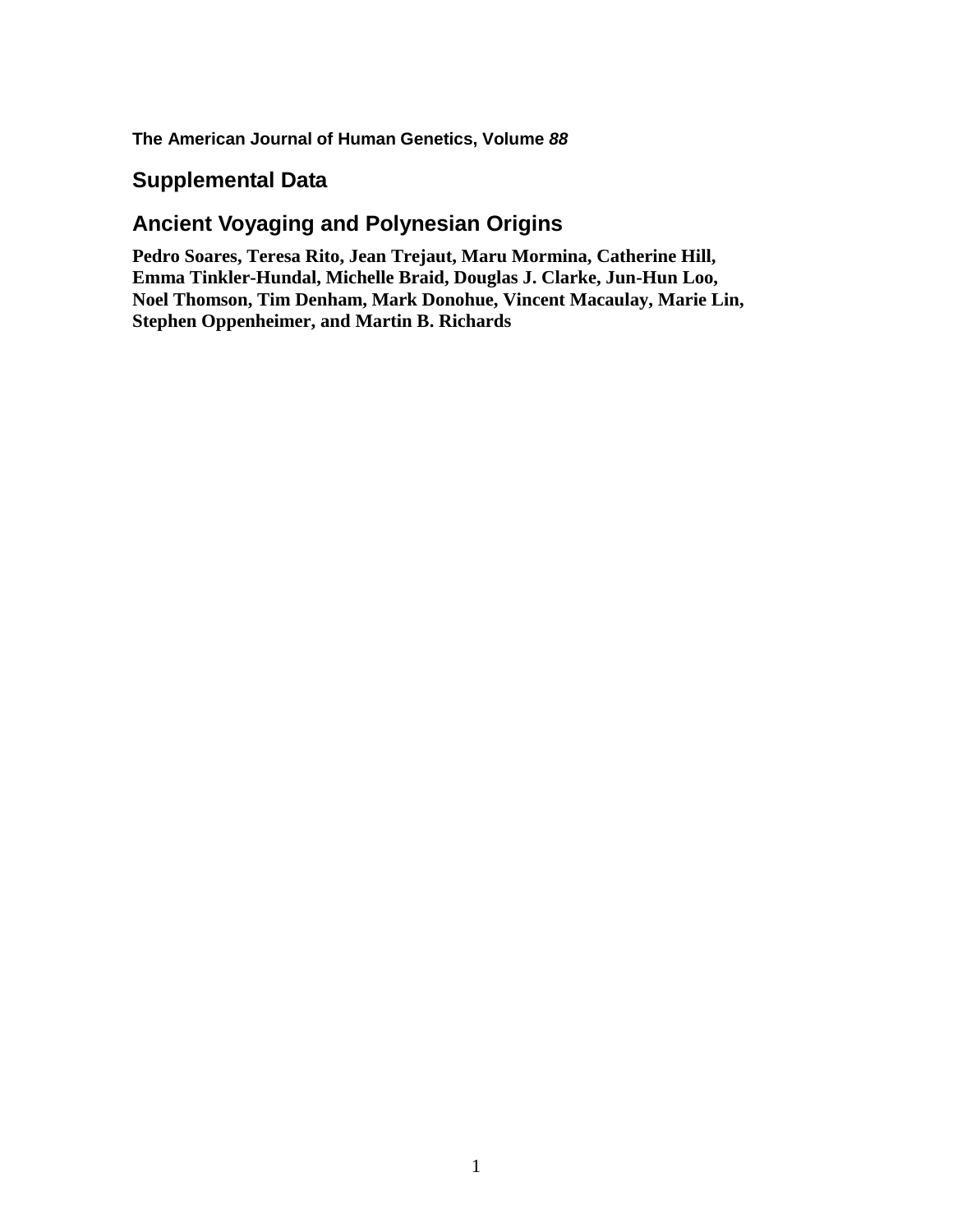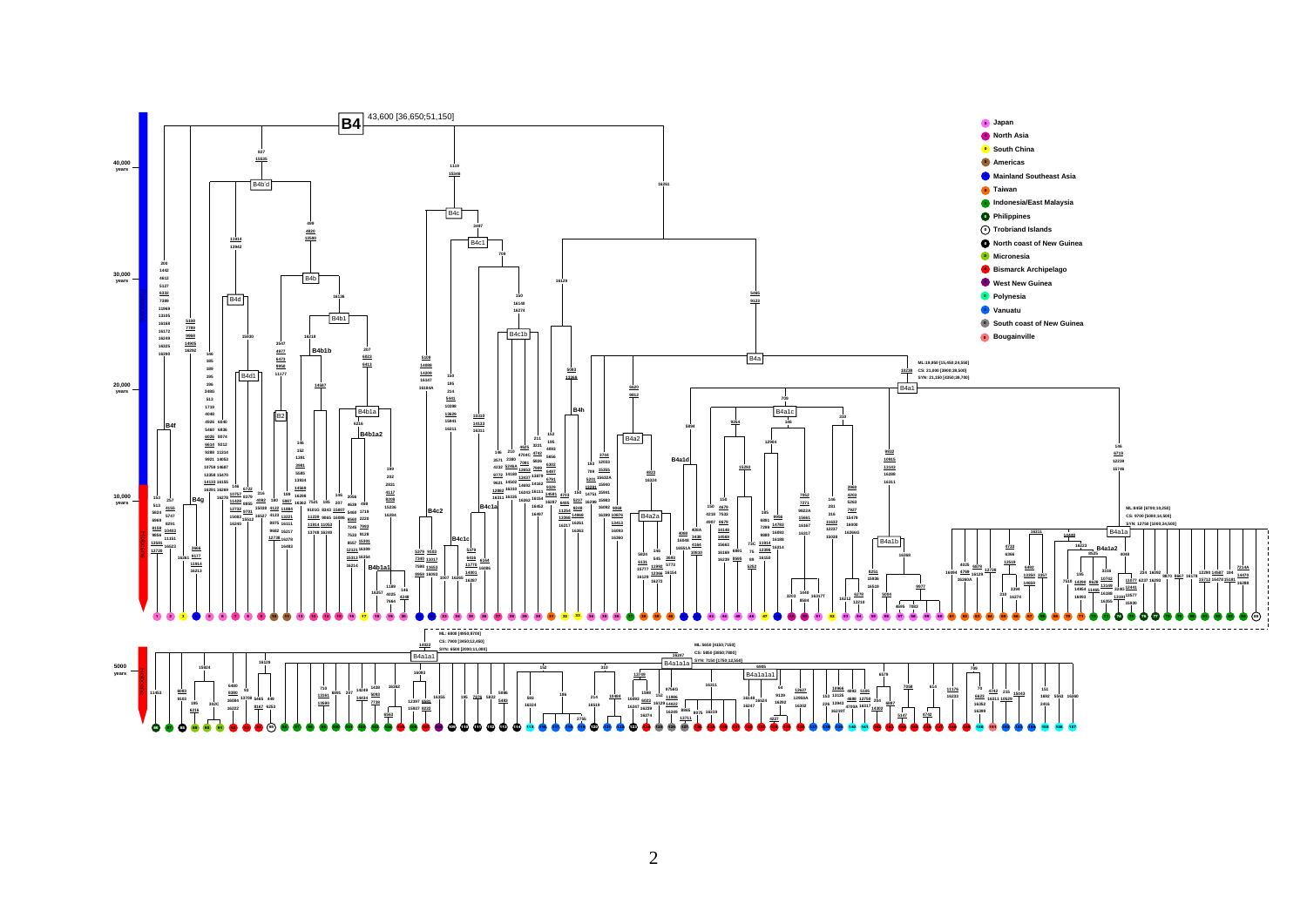### **Figure S1. Phylogeny of 157 Complete mtDNA Genomes from Haplogroup B4**

Branch lengths were scaled using maximum likelihood and a time-dependent clock (ML analysis 1). Age estimates in years for complete genomes (CS) and synonymous mutations (SYN) are indicated for the most relevant nodes in this study. Synonymous mutations are underlined. Mutations are transitions at the nucleotide position indicated unless otherwise specified.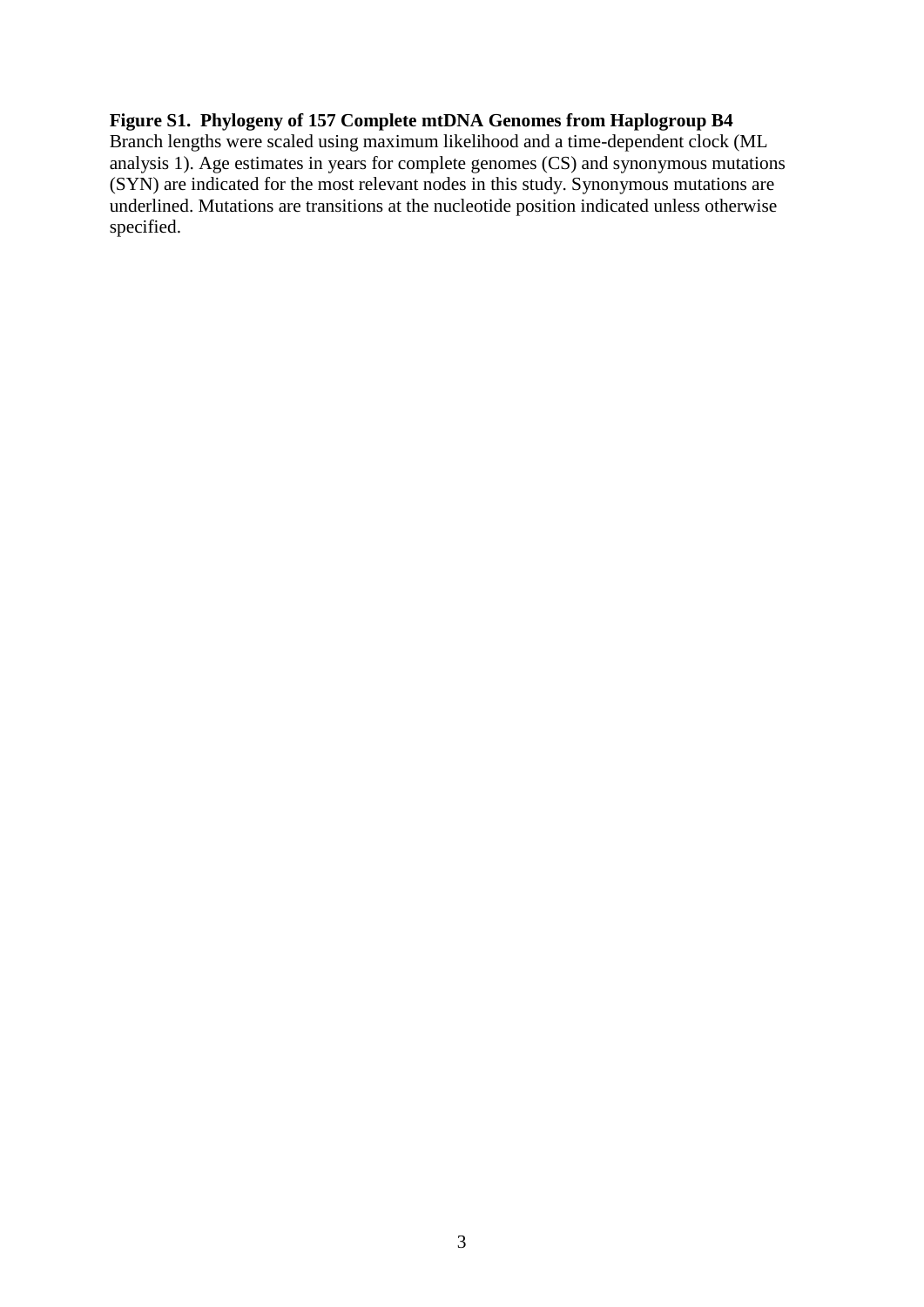|                  | Haplogroup                      | Region          | Sub-region/group        | <b>Sequences</b>           |              | <b>ML</b> analysis |                    | <b>Notes</b>            | Reference |                                         |
|------------------|---------------------------------|-----------------|-------------------------|----------------------------|--------------|--------------------|--------------------|-------------------------|-----------|-----------------------------------------|
|                  |                                 |                 |                         |                            | $\mathbf{1}$ | $\overline{2}$     | $\mathbf{3}$       | $\overline{\mathbf{4}}$ |           |                                         |
|                  | R11                             | China           | Qingdao, Shandong       | AY255163                   | $\mathbf X$  | $\mathbf x$        | $\mathbf x$        | $\mathbf X$             |           | Kong et al. $20031$                     |
|                  | R9b1a                           | <b>Malaysia</b> | Semelai                 | AY963579                   | $\mathbf x$  | $\mathbf X$        | $\mathbf X$        | $\mathbf X$             |           | Macaulay et al. $2005^2$                |
|                  | F3a                             | China           | Yili, Xinjiang          | AY255167                   | $\mathbf X$  | $\mathbf X$        | $\mathbf x$        | $\mathbf x$             |           | Kong et al. $2003$ <sup>1</sup>         |
|                  | A6                              | China           | Wuhan, Hubei            | AY255166                   | $\mathbf X$  | $\mathbf X$        | $\mathbf x$        | $\mathbf X$             |           | Kong et al. $20031$                     |
|                  | $\overline{Y2}$                 | China           | Qijiang, Chongqing      | DQ272121                   | $\mathbf X$  | $\mathbf X$        | $\mathbf X$        | $\mathbf X$             |           | Kong et al. $20063$                     |
|                  | <b>B5a1</b>                     | China           | Wuhan, Hubei            | AY255145                   | $\mathbf X$  | $\mathbf x$        | $\mathbf x$        | $\mathbf x$             |           | Kong et al. 2003 <sup>1</sup>           |
|                  | B5b2a                           | China           | Wuhan, Hubei            | AY255179                   | $\mathbf X$  | $\mathbf X$        | $\mathbf{x}$       | $\mathbf x$             |           | Kong et al. $20031$                     |
| 1                | B <sub>4f</sub>                 | Japan           | Aichi                   | AP008788                   | $\mathbf X$  | $\mathbf X$        | $\bar{\mathbf{X}}$ | $\bar{\mathbf{X}}$      |           | Tanaka et al. 2004 <sup>4</sup>         |
| $\mathbf{2}$     | B <sub>4f</sub>                 | Japan           | Tokyo                   | AP008262                   | $\mathbf x$  | $\mathbf x$        | $\mathbf x$        | $\mathbf x$             |           | Tanaka et al. 2004 <sup>4</sup>         |
| 3                | B <sub>4g</sub>                 | China           | Zhanjiang, Guangdong    | AY255133                   | $\mathbf X$  | $\mathbf X$        | $\mathbf X$        | $\mathbf X$             |           | Kong et al. 2003 <sup>1</sup>           |
| 4                | B <sub>4g</sub>                 | <b>Vietnam</b>  | Tay-Nung                | <b>VNM311</b>              | $\mathbf X$  | $\mathbf X$        | $\mathbf x$        | $\mathbf x$             |           | This study                              |
| 5                | B <sub>4e</sub>                 | Japan           | Tokyo                   | AP008436                   | $\mathbf X$  | $\mathbf x$        | $\mathbf x$        | $\mathbf x$             |           | Tanaka et al. 2004 <sup>4</sup>         |
| 6                | B <sub>4</sub> d                | Japan           | Chiba                   | AP008492                   | $\mathbf x$  | $\mathbf X$        | $\mathbf x$        | $\mathbf X$             |           | Tanaka et al. 2004 <sup>4</sup>         |
| $\overline{7}$   | <b>B4d1</b>                     | <b>Russia</b>   | Siberia: Buriat         | AY519484                   | $\mathbf X$  | $\mathbf x$        | $\mathbf x$        | $\mathbf x$             |           | Starikovskaya et al. 2005 <sup>5</sup>  |
| 8                | <b>B4d1</b>                     | China           | Oingdao, Shandong       | AY255140                   | $\mathbf X$  | $\mathbf X$        | $\mathbf x$        | $\mathbf x$             |           | Kong et al. $20031$                     |
| $\boldsymbol{9}$ | <b>B4d1</b>                     | China           | Fengcheng, Liaoning     | AY255135                   | $\mathbf X$  | $\mathbf X$        | $\mathbf X$        | $\mathbf X$             |           | Kong et al. $20031$                     |
| 10               | B2                              | <b>America</b>  | Native American         | AY195749                   | $\mathbf X$  | $\mathbf X$        | $\mathbf X$        | $\mathbf X$             |           | Mishmar et al. 2003 <sup>6</sup>        |
| 11               | $\overline{B2}$                 | <b>America</b>  | Native American (Pinam) | AF347001                   | $\mathbf X$  | $\mathbf x$        | $\mathbf x$        | $\mathbf x$             |           | Ingman et al. $2000^7$                  |
| 12               | B <sub>4</sub> b <sub>1</sub> b | Japan           | Aichi                   | AP008682                   | $\mathbf X$  | $\mathbf X$        | $\mathbf x$        | $\mathbf x$             |           | Tanaka et al. 2004 <sup>4</sup>         |
| 13               | B <sub>4</sub> b <sub>1</sub> b | <b>Vietnam</b>  | Hanoi                   | $\overline{\text{VN01}}$ 6 | $\mathbf X$  | $\mathbf x$        | $\bar{\mathbf{X}}$ | $\mathbf x$             |           | This study (Trejaut/Taipei lab data)    |
| 14               | B <sub>4</sub> b <sub>1</sub> b | Mongolia        |                         | DO272119                   | $\mathbf X$  | $\mathbf X$        | $\mathbf x$        | $\mathbf x$             |           | Kong et al. $20063$                     |
| 15               | B <sub>4</sub> b <sub>1a</sub>  | <b>Russia</b>   | Siberia: Tubular        | AY519494                   | $\mathbf X$  | $\mathbf X$        | $\mathbf x$        | $\mathbf x$             |           | Starikovskaya et al. 2005 <sup>5</sup>  |
| 16               | <b>B4b1a2</b>                   | Japan           | Tokvo                   | AP008856                   | $\mathbf X$  | $\mathbf X$        | $\mathbf x$        | $\mathbf X$             |           | Tanaka et al. 2004 <sup>4</sup>         |
| 17               | <b>B4b1a2</b>                   | China           | Zhanjiang, Guangdong    | AY255170                   | $\mathbf x$  | $\mathbf X$        | $\mathbf x$        | $\mathbf X$             |           | Kong et al. $20031$                     |
| 18               | B4b1a1                          | Japan           | Tokyo                   | AP008900                   | $\mathbf X$  | $\mathbf X$        | $\mathbf x$        | $\mathbf X$             |           | Tanaka et al. 2004 <sup>4</sup>         |
| 19               | B4b1a1                          | Japan           | Aichi                   | AP008594                   | $\mathbf X$  | $\mathbf x$        | $\bar{\mathbf{X}}$ | $\mathbf X$             |           | Tanaka et al. 2004 <sup>4</sup>         |
| 20               | B4b1a1                          | Japan           | Tokyo                   | AP008355                   | $\mathbf X$  | $\mathbf x$        | $\mathbf X$        | $\mathbf X$             |           | Tanaka et al. 2004 <sup>4</sup>         |
| 21               | <b>B4c2</b>                     | <b>Thailand</b> |                         | AY289100                   | $\mathbf x$  | $\mathbf X$        | $\mathbf x$        | $\mathbf X$             |           | Ingman and Gyllensten 2003 <sup>8</sup> |
| 22               | B4c2                            | <b>Thailand</b> |                         | AY289101                   | $\mathbf X$  | $\mathbf X$        | $\mathbf x$        | $\mathbf x$             |           | Ingman and Gyllensten 2003 <sup>8</sup> |
| 23               | B4c1c                           | Japan           | Chiba                   | AP008450                   | $\mathbf X$  | $\mathbf x$        | $\mathbf x$        | $\mathbf X$             |           | Tanaka et al. 2004 <sup>4</sup>         |
| 24               | B4c1c                           | Japan           | Aichi                   | AP008563                   | $\mathbf X$  | $\mathbf x$        | $\bar{\mathbf{X}}$ | $\mathbf x$             |           | Tanaka et al. 2004 <sup>4</sup>         |
| 25               | B4c1a                           | Japan           | Tokyo                   | AP008281                   | $\mathbf X$  | $\mathbf X$        | $\mathbf x$        | $\mathbf x$             |           | Tanaka et al. 2004 <sup>4</sup>         |
| 26               | B4c1a                           | Japan           | Chiba                   | AP008470                   | $\mathbf X$  | $\mathbf X$        | $\mathbf x$        | $\mathbf x$             |           | Tanaka et al. 2004 <sup>4</sup>         |
| 27               | B4c1b                           | China           | Fengcheng, Liaoning     | AY255149                   | $\mathbf X$  | $\mathbf X$        | $\mathbf X$        | $\mathbf x$             |           | Kong et al. $20031$                     |
| 28               | B4c1b                           | <b>Japan</b>    | Chiba                   | AP008472                   | $\mathbf x$  | $\mathbf x$        | $\mathbf x$        | $\mathbf x$             |           | Tanaka et al. 2004 <sup>4</sup>         |
| 29               | B4c1b                           | Japan           | Aichi                   | AP008570                   | $\mathbf X$  | $\mathbf x$        | $\mathbf x$        | $\mathbf x$             |           | Tanaka et al. 2004 <sup>4</sup>         |
| 30               | B4c1b                           | <b>Japan</b>    | Tokyo                   | AP008899                   | $\mathbf X$  | $\mathbf X$        | $\bar{\mathbf{X}}$ | $\mathbf x$             |           | Tanaka et al. 2004 <sup>4</sup>         |
| 31               | $B4a*$                          | <b>Taiwan</b>   | Siraya                  | SL309                      | $\mathbf X$  | $\mathbf X$        | $\mathbf x$        | $\mathbf x$             |           | This study (Trejaut/Taipei lab data)    |
| 32               | B4h                             | China           | Fujian                  | Fuj4752                    | $\mathbf x$  | $\mathbf X$        | $\mathbf X$        | $\mathbf X$             |           | This study (Trejaut/Taipei lab data)    |
| 33               | B4h                             | China           | Fujian                  | FC076                      | $\mathbf X$  | $\mathbf X$        | $\mathbf X$        | $\mathbf X$             |           | This study (Trejaut/Taipei lab data)    |
| 34               | B <sub>4</sub> a                | Japan           | Tokyo                   | AP008384                   | $\mathbf x$  | $\mathbf X$        | $\bar{\mathbf{X}}$ | $\mathbf X$             |           | Tanaka et al. 2004 <sup>4</sup>         |

# **Table S1. Complete mtDNA Genomes Used in the Analysis**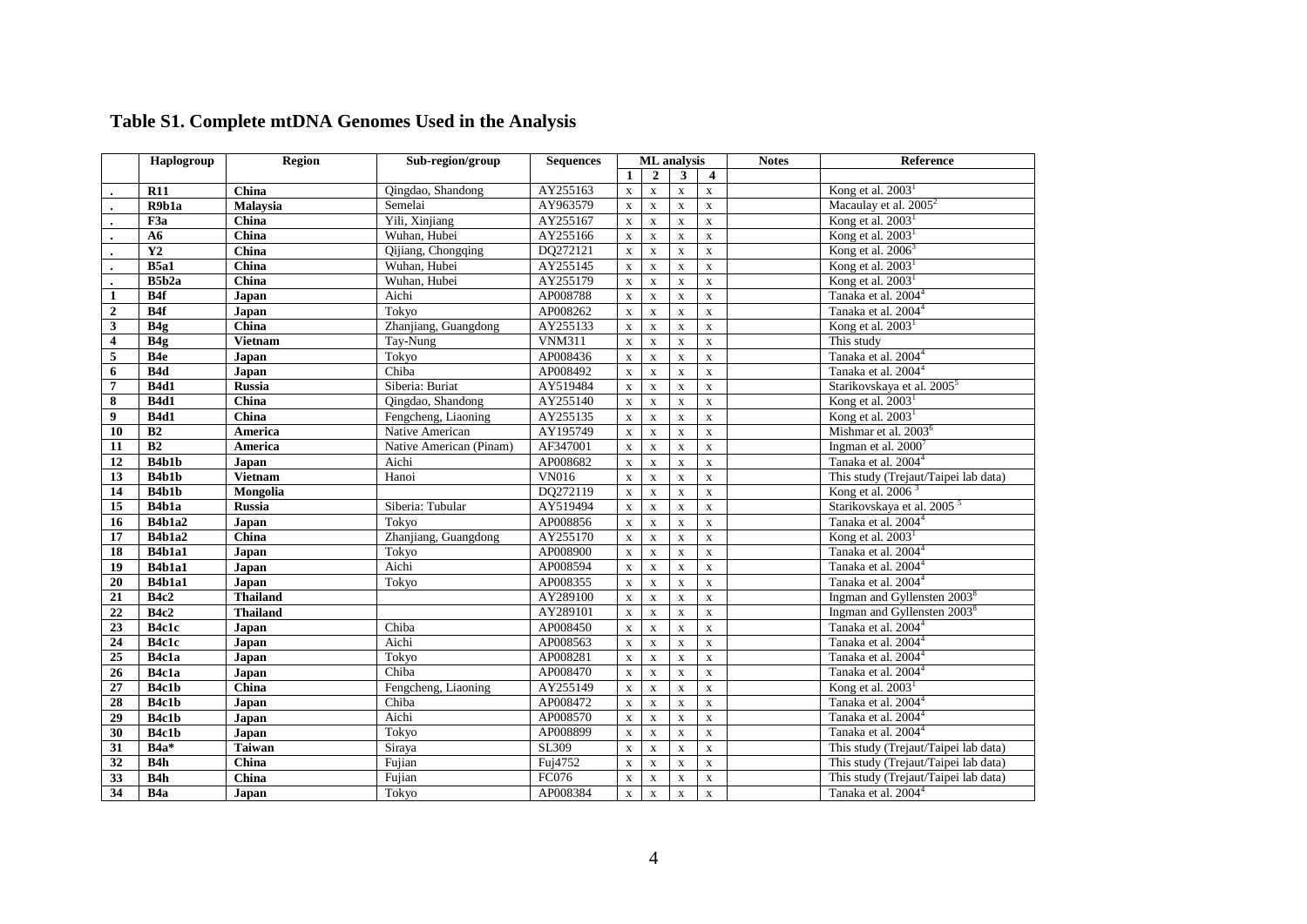| 35              | B4a           | Japan                | Aichi                  | AP008567          | $\mathbf X$ | $\mathbf X$        | $\bar{\mathbf{X}}$ | $\mathbf{x}$       | Tanaka et al. 2004 <sup>4</sup>        |
|-----------------|---------------|----------------------|------------------------|-------------------|-------------|--------------------|--------------------|--------------------|----------------------------------------|
| $\overline{36}$ | <b>B4a2</b>   | Japan                | Gifu                   | AP008257          | $\mathbf X$ | $\mathbf X$        | $\bar{\mathbf{X}}$ | $\mathbf{x}$       | Tanaka et al. 2004 <sup>4</sup>        |
| 37              | B4a2a         | <b>Indonesia</b>     | Banjarmasin (Borneo)   | BAN3              | $\mathbf x$ | $\mathbf X$        | $\bar{\mathbf{X}}$ | $\bar{\mathbf{X}}$ | This study                             |
| 38              | B4a2a         | <b>Taiwan</b>        | Yami                   | AJ842751          | $\mathbf X$ | $\mathbf X$        | $\bar{\mathbf{X}}$ | $\bar{\mathbf{X}}$ | Trejaut et al. 2005 <sup>9</sup>       |
| 39              | B4a2a         | <b>Taiwan</b>        | Paiwan                 | AJ842750          | $\mathbf x$ | $\mathbf X$        | $\bar{\mathbf{X}}$ | $\bar{\mathbf{X}}$ | Trejaut et al. 2005 <sup>9</sup>       |
| 40              | B4a2a         | <b>Taiwan</b>        | Saisiat                | SA030             | $\mathbf x$ | $\mathbf X$        | $\bar{\mathbf{X}}$ | $\bar{\mathbf{X}}$ | This study (Trejaut/Taipei lab data)   |
| 41              | B4a1d         | <b>Vietnam</b>       | Kinh                   | V206              | $\mathbf X$ | $\mathbf X$        | $\bar{\mathbf{X}}$ | $\bar{\mathbf{X}}$ | This study                             |
| 42              | B4a1d         | <b>Vietnam</b>       | Hanoi                  | V <sub>N014</sub> | $\mathbf X$ | $\mathbf X$        | $\bar{\mathbf{X}}$ | $\bar{\mathbf{X}}$ | This study (Trejaut/Taipei lab data)   |
| 43              | B4a1c         | Japan                | Chiba                  | AP008521          | $\mathbf X$ | $\mathbf X$        | $\mathbf X$        | $\bar{\mathbf{X}}$ | Tanaka et al. 2004 <sup>4</sup>        |
| 44              | B4a1c         | Japan                | Aichi                  | AP008650          | $\mathbf x$ | $\mathbf X$        | $\bar{\mathbf{X}}$ | $\mathbf X$        | Tanaka et al. 2004 <sup>4</sup>        |
| 45              | B4a1c         | Japan                | Aichi                  | AP008889          | $\mathbf X$ | $\mathbf X$        | $\bar{\mathbf{X}}$ | $\bar{\mathbf{X}}$ | Tanaka et al. 2004 <sup>4</sup>        |
| 46              | B4a1c         | Japan                | Tokyo                  | AP008912          | $\mathbf X$ | $\bar{\mathbf{X}}$ | $\bar{\mathbf{X}}$ | $\bar{\mathbf{X}}$ | Tanaka et al. 2004 <sup>4</sup>        |
| 47              | B4a1c         | China                | GuangXi                | DO272120          | $\mathbf X$ | $\mathbf X$        | $\bar{\mathbf{X}}$ | $\mathbf X$        | Kong et al. $2006^3$                   |
| 48              | B4a1c         | <b>Thailand</b>      | Taiwan workers         | Thai107           | $\mathbf X$ | $\mathbf X$        | $\bar{X}$          | $\bar{\mathbf{X}}$ | This study (Trejaut/Taipei lab data)   |
| 49              | B4a1c         | <b>Russia</b>        | Siberia: Tuvan         | AY519495          | $\mathbf X$ | $\mathbf X$        | $\mathbf X$        | $\bar{\mathbf{X}}$ | Starikovskaya et al. 2005 <sup>5</sup> |
| 50              | B4a1c         | <b>Russia</b>        | Siberia: Tofalar       | AY519492          | $\mathbf X$ | $\mathbf X$        | $\bar{\mathbf{x}}$ | $\bar{\mathbf{X}}$ | Starikovskaya et al. 2005 <sup>5</sup> |
| 51              | B4a1c         |                      |                        | AY195770          | $\mathbf X$ | $\mathbf X$        | $\mathbf X$        | $\mathbf X$        | Mishmar et al. $2003^6$                |
| 52              | B4a1c         | China                | Fujian                 | Fuj4547           | $\mathbf X$ | $\mathbf X$        | $\bar{\mathbf{X}}$ | $\mathbf x$        | This study (Trejaut/Taipei lab data)   |
| 53              | B4a1c         | Japan                | Aichi                  | AP008661          | $\mathbf X$ | $\mathbf X$        | $\mathbf X$        | $\bar{\mathbf{X}}$ | Tanaka et al. 2004 <sup>4</sup>        |
| 54              | B4a1c         | Japan                | Tokyo                  | AP008412          | $\mathbf X$ | $\mathbf X$        | $\bar{\mathbf{X}}$ | $\bar{\mathbf{X}}$ | Tanaka et al. 2004 <sup>4</sup>        |
| 55              | B4a1b         | Japan                | Aichi                  | AP008595          | $\mathbf X$ | $\mathbf X$        | $\mathbf X$        | $\mathbf X$        | Tanaka et al. 2004 <sup>4</sup>        |
| 56              | B4a1b         | Japan                | Tokyo                  | AP008842          | $\mathbf X$ | $\mathbf X$        | $\mathbf X$        | $\bar{\mathbf{X}}$ | Tanaka et al. 2004 <sup>4</sup>        |
| 57              | B4a1b         | Korea                |                        | AF346993          | $\mathbf X$ | $\mathbf X$        | $\bar{\mathbf{X}}$ | $\mathbf X$        | Ingman et al. $2000^7$                 |
| 58              | B4a1b         | Japan                | Aichi                  | AP008597          | $\mathbf x$ | $\mathbf x$        | $\bar{x}$          | $\bar{x}$          | Tanaka et al. 2004 <sup>4</sup>        |
| 59              | B4a1b         | Japan                | Aichi                  | AP008640          | $\mathbf X$ | $\mathbf X$        | $\bar{\mathbf{X}}$ | $\bar{\mathbf{X}}$ | Tanaka et al. 2004 <sup>4</sup>        |
| 60              | B4a1b         | Japan                | Tokyo                  | AP008415          | $\mathbf X$ | $\mathbf{x}$       | $\bar{\mathbf{x}}$ | $\bar{\mathbf{x}}$ | Tanaka et al. 2004 <sup>4</sup>        |
| 61              | B4a1a         | <b>Taiwan</b>        | Ami                    | AJ842749          | $\mathbf X$ | $\mathbf X$        |                    |                    | Trejaut et al. 2005 <sup>9</sup>       |
| 62              | B4a1a         | <b>Taiwan</b>        | Yami                   | AJ842747          | $\mathbf X$ | $\mathbf X$        |                    |                    | Trejaut et al. 2005 <sup>9</sup>       |
| 63              | B4a1a         | <b>Taiwan</b>        | Atayal                 | AJ842746          | $\mathbf X$ | $\mathbf X$        |                    |                    | Trejaut et al. 2005 <sup>9</sup>       |
| 64              | B4a1a         | <b>Taiwan</b>        | Tsou                   | <b>TS039</b>      | $\mathbf X$ | $\mathbf X$        |                    |                    | This study (Trejaut/Taipei lab data)   |
| 65              | <b>B4a1a2</b> | <b>Taiwan</b>        | Ami                    | AJ842745          | $\mathbf x$ | $\mathbf X$        |                    |                    | Trejaut et al. 2005 <sup>9</sup>       |
| 66              | <b>B4a1a2</b> | <b>Taiwan</b>        | Ami                    | AJ842748          | $\mathbf X$ | $\mathbf X$        |                    |                    | Trejaut et al. 2005 <sup>9</sup>       |
| 67              | B4a1a         | <b>Taiwan</b>        | Ami                    | AMI12             | $\mathbf X$ | $\mathbf X$        |                    |                    | This study (Trejaut/Taipei lab data)   |
| 68              | B4a1a         | <b>Indonesia</b>     | Manado                 | MND36             | $\mathbf x$ |                    | $\mathbf X$        |                    | This study                             |
| 69              | <b>B4a1a3</b> | <b>Taiwan</b>        | Ami                    | AM025             | $\mathbf x$ | $\mathbf X$        |                    |                    | This study (Trejaut/Taipei lab data)   |
| 70              | <b>B4a1a3</b> | <b>Taiwan</b>        | Siraya                 | SL049             | $\mathbf X$ | $\mathbf X$        |                    |                    | This study (Trejaut/Taipei lab data)   |
| 71              | <b>B4a1a3</b> | <b>Taiwan</b>        | Ami                    | AJ842744          | $\mathbf X$ | $\bar{\mathbf{X}}$ |                    |                    | Trejaut et al. 2005 <sup>9</sup>       |
| 72              | B4a1a3        | <b>East Malaysia</b> | Kota Kinabalu (Borneo) | <b>KK144</b>      | $\mathbf X$ |                    | $\mathbf X$        |                    | This study                             |
| 73              | B4a1a3        | <b>Indonesia</b>     | Sumba                  | WAI94             | $\mathbf x$ |                    | $\bar{\mathbf{X}}$ |                    | This study                             |
| 74              | B4a1a         | <b>Philippines</b>   |                        | GQ119021          | $\mathbf X$ |                    | $\bar{\mathbf{X}}$ |                    | Tabbada et al. 2010 <sup>10</sup>      |
| 75              | B4a1a         | <b>East Malaysia</b> | Kota Kinabalu (Borneo) | <b>KK141</b>      | $\mathbf x$ |                    | $\bar{\mathbf{x}}$ |                    | This study                             |
| 76              | B4a1a         | <b>Philippines</b>   |                        | FIL18             | $\mathbf x$ |                    | $\mathbf X$        |                    | This study                             |
| 77              | B4a1a         | <b>Philippines</b>   |                        | FIL59             | $\mathbf X$ |                    | $\bar{\mathbf{X}}$ |                    | This study                             |
| 78              | B4a1a         | <b>Indonesia</b>     | Banjarmasin (Borneo)   | BAN75             | $\mathbf x$ |                    | $\bar{\mathbf{X}}$ |                    | This study                             |
| 79              | B4a1a         | Indonesia            | Ambon                  | AMB <sub>20</sub> | $\mathbf x$ |                    | $\bar{\mathbf{X}}$ |                    | This study                             |
| 80              | B4a1a         | Indonesia            | Banjarmasin (Borneo)   | BAN39             | $\mathbf x$ |                    | $\bar{\mathbf{X}}$ |                    | This study                             |
|                 |               |                      |                        |                   |             |                    |                    |                    |                                        |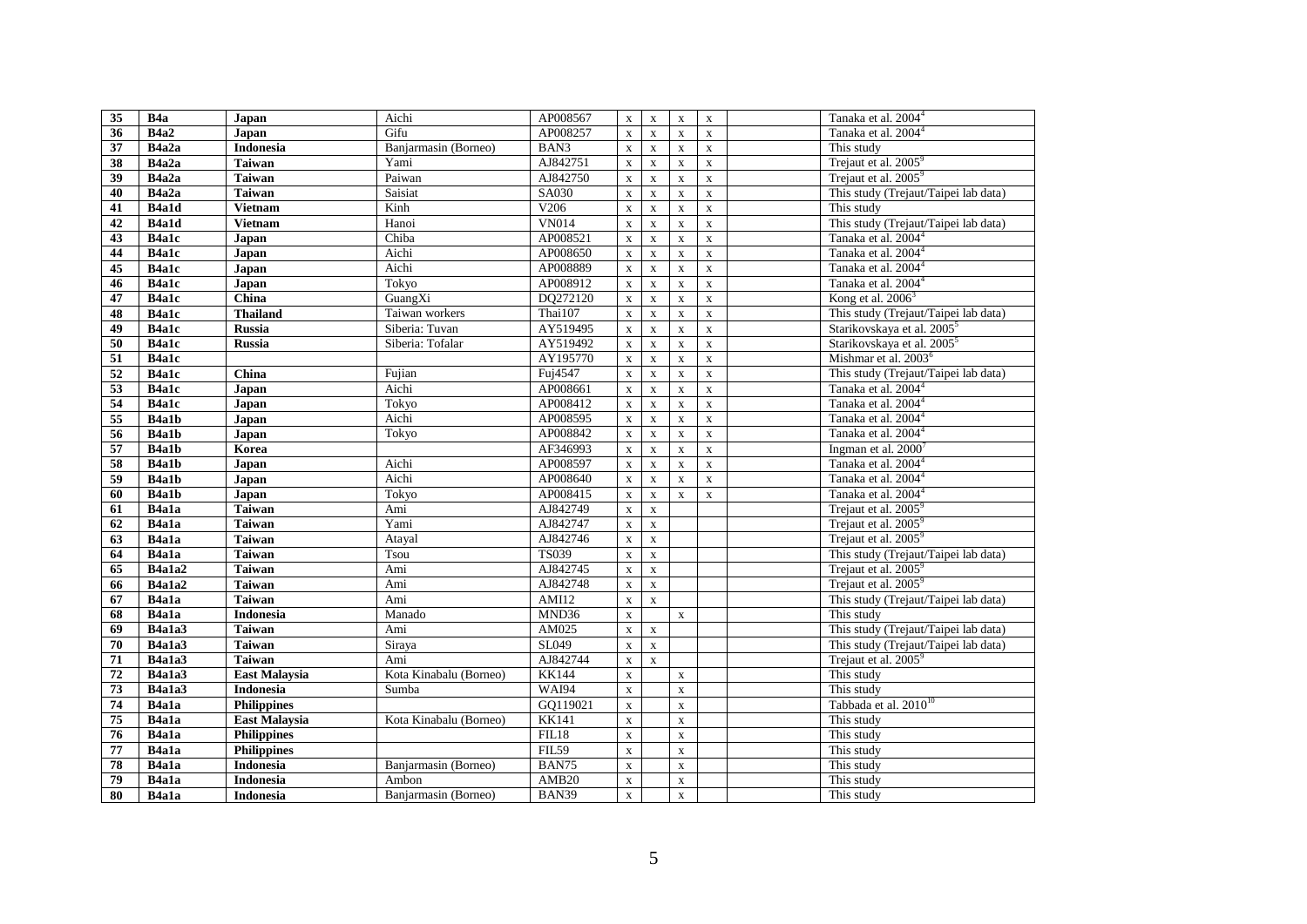| 81  | B4a1a         | Indonesia                   | Mataran                  | MTR62        | $\mathbf X$ | $\mathbf X$        |             |              | This study                              |
|-----|---------------|-----------------------------|--------------------------|--------------|-------------|--------------------|-------------|--------------|-----------------------------------------|
| 82  | B4a1a         | Indonesia                   | Toraja                   | TOR31        | $\mathbf X$ | $\bar{\mathbf{X}}$ |             |              | This study                              |
| 83  | B4a1a         | <b>Indonesia</b>            | Java                     | <b>IN101</b> | $\mathbf X$ | $\bf{X}$           |             |              | This study (Trejaut/Taipei lab data)    |
| 84  | B4a1a         | Indonesia                   | Manado                   | MND37        | $\mathbf x$ | $\mathbf x$        |             |              | This study                              |
| 85  | B4a1a         | <b>New Guinea</b>           | <b>Trobriand Islands</b> | DQ372871     |             |                    |             |              | Pierson et al. 2006 <sup>11</sup>       |
| 86  |               | <b>Philippines</b>          | Mindanao                 | GQ119029     |             |                    |             |              | Tabbada et al. 2010 <sup>10</sup>       |
| 87  | B4a1a1        | <b>Indonesia</b>            | <b>Ujung Pandang</b>     | UJP18        | $\mathbf X$ | $\bf{X}$           |             |              | This study                              |
| 88  | B4a1a1        | <b>Papua New Guinea</b>     | North Coast              | AY289076     | $\mathbf X$ |                    |             |              | Ingman and Gyllensten 2003 <sup>8</sup> |
| 89  | B4a1a1        | Micronesia                  | Majuro Atoll             | DQ372877     | $\mathbf X$ |                    |             |              | Pierson et al. 2006 <sup>11</sup>       |
| 90  | B4a1a1        | Micronesia                  | Kapingamarangi Atoll     | DO372874     | $\mathbf X$ |                    |             |              | Pierson et al. 2006 <sup>11</sup>       |
| 91  | B4a1a1        | Micronesia                  | Kapingamarangi Atoll     | DQ372875     | $\mathbf X$ |                    |             |              | Pierson et al. 2006 <sup>11</sup>       |
| 92  | B4a1a1        | <b>Bismarch Archipelago</b> | Lihir Island             | L627         | $\mathbf X$ |                    | $\mathbf X$ |              | This study                              |
| 93  | B4a1a1        | <b>Bismarch Archipelago</b> | Lihir Island             | L703         | $\mathbf X$ |                    | $\mathbf X$ |              | This study                              |
| 94  | <b>B4a1a1</b> | <b>Bismarch Archipelago</b> | Lihir Island             | L626         | $\mathbf X$ |                    | $\mathbf X$ |              | This study                              |
| 95  | B4a1a1        | <b>New Guinea</b>           | <b>Trobriand Islands</b> | DQ372873     | $\mathbf X$ |                    |             |              | Pierson et al. 2006 <sup>11</sup>       |
| 96  | B4a1a1a       | Indonesia                   | Ambon                    | AMB39        | $\mathbf X$ | $\mathbf X$        |             |              | This study                              |
| 97  | B4a1a1a       | Indonesia                   | Mataran                  | MTR12        | $\mathbf X$ | $\mathbf X$        |             |              | This study                              |
| 98  | B4a1a1a       | <b>Indonesia</b>            | Toraja                   | TOR16        | $\mathbf X$ | $\mathbf X$        |             |              | This study                              |
| 99  | B4a1a1a       | Indonesia                   | Mataran                  | MTR8         | $\mathbf X$ | X                  |             |              | This study                              |
| 100 | B4a1a1a       | Indonesia                   | <b>Ujung Pandang</b>     | <b>UJP30</b> | $\mathbf X$ | $\bar{\mathbf{x}}$ |             |              | This study                              |
| 101 | B4a1a1a       | Indonesia                   | Manado                   | MND21        | $\mathbf X$ | $\mathbf x$        |             |              | This study                              |
| 102 | B4a1a1a       | <b>Indonesia</b>            | Ambon                    | AMB108       | $\mathbf X$ | X                  |             |              | This study                              |
| 103 | B4a1a1a       | Indonesia                   | Palangkaraya (Borneo)    | PRY35        | $\mathbf X$ | $\mathbf x$        |             |              | This study                              |
| 104 | B4a1a1a       | Indonesia                   | Ambon                    | AMB12        | $\mathbf X$ | $\bf{X}$           |             |              | This study                              |
| 105 | B4a1a1a       | <b>Bismarch Archipelago</b> | Kavieng                  | K65          | $\mathbf X$ |                    |             |              | This study                              |
| 106 | B4a1a1a       | <b>Indonesia</b>            | Banjarmasin (Borneo)     | <b>BAN41</b> | $\mathbf X$ | $\mathbf X$        |             |              | This study                              |
| 107 | B4a1a1a       | <b>Bismarch Archipelago</b> | Kavieng                  | K73          | $\mathbf X$ |                    | $\mathbf X$ |              | This study                              |
| 108 | B4a1a1a       | <b>West Papua</b>           |                          | IR77         | $\mathbf X$ |                    |             | $dHPLC + CS$ | This study                              |
| 109 | B4a1a1a       | <b>Papua New Guinea</b>     | Madang                   | C12991       | $\mathbf X$ |                    |             | $dHPLC + CS$ | This study                              |
| 110 | B4a1a1a       | Papua New Guinea            | North Coast              | AY289077     | $\mathbf X$ |                    |             |              | Ingman and Gyllensten 2003 <sup>8</sup> |
| 111 | B4a1a1a       | <b>Papua New Guinea</b>     | Madang                   | C7191        | $\mathbf X$ |                    |             | Partly dHPLC | This study                              |
| 112 | B4a1a1a       | Papua New Guinea            | Madang                   | C11191       | $\mathbf X$ |                    |             | Partly dHPLC | This study                              |
| 113 | B4a1a1a       | <b>Papua New Guinea</b>     | North Coast              | AY289080     | $\mathbf X$ |                    |             |              | Ingman and Gyllensten 2003 <sup>8</sup> |
| 114 | B4a1a1a       | <b>Papua New Guinea</b>     | Madang                   | M4890        | $\mathbf X$ |                    |             | $dHPLC + CS$ | This study                              |
| 115 | B4a1a1a       | <b>Samoa</b>                |                          | AF347007     | $\mathbf X$ |                    |             |              | Ingman et al. $2000^7$                  |
| 116 | B4a1a1a       | <b>Vanuatu</b>              | <b>Banks and Torres</b>  | BT5          |             |                    |             | Partly dHPLC | This study                              |
| 117 | B4a1a1a       | <b>Vanuatu</b>              | <b>Banks and Torres</b>  | <b>BT15</b>  |             |                    |             | Partly dHPLC | This study                              |
| 118 | B4a1a1a       | <b>Vanuatu</b>              | <b>Banks and Torres</b>  | <b>BT86</b>  |             |                    |             | Partly dHPLC | This study                              |
| 119 | B4a1a1a       | <b>Vanuatu</b>              | <b>Banks and Torres</b>  | <b>BT21</b>  |             |                    |             | Partly dHPLC | This study                              |
| 120 | B4a1a1a       | <b>Papua New Guinea</b>     | Madang                   | M0591        | $\mathbf X$ |                    |             | Partly dHPLC | This study                              |
| 121 | B4a1a1a       | <b>Vanuatu</b>              | Espiritu Santo           | DQ372878     | $\mathbf X$ |                    |             |              | Pierson et al. 2006 <sup>11</sup>       |
| 122 | B4a1a1a       | <b>Vanuatu</b>              | Port Olry                | PO49         |             |                    |             | Partly dHPLC | This study                              |
| 123 | B4a1a1a1      | Papua New Guinea            | North Coast              | AY289083     |             |                    |             |              | Ingman and Gyllensten 2003 <sup>8</sup> |
| 124 | B4a1a1a1      | <b>Bismarch Archipelago</b> | Lihir Island             | L712         | $\mathbf X$ |                    |             |              | This study                              |
| 125 | B4a1a1a1      | <b>Papua New Guinea</b>     | South Highlands          | KZ522        | $\mathbf X$ |                    |             |              | This study                              |
| 126 | B4a1a1a1      | <b>Papua New Guinea</b>     | South Highlands          | <b>KZ517</b> | $\mathbf X$ |                    |             |              | This study                              |
|     |               |                             |                          |              |             |                    |             |              |                                         |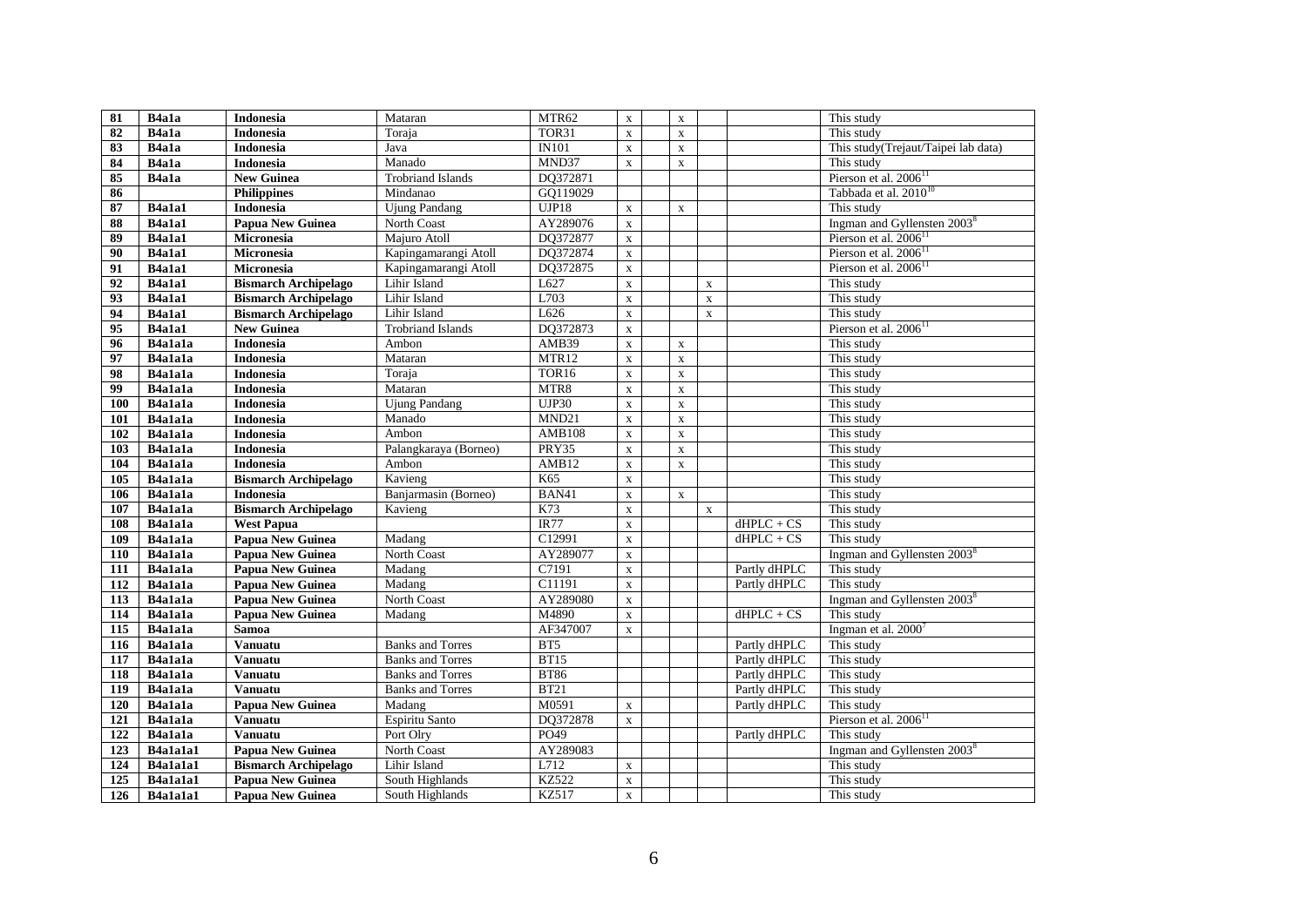| 127 | B4a1a1a1 | <b>Papua New Guinea</b>     | South Highlands         | <b>KZ528</b>    | $\mathbf X$ |             |              | This study                              |
|-----|----------|-----------------------------|-------------------------|-----------------|-------------|-------------|--------------|-----------------------------------------|
| 128 | B4a1a1a1 | <b>Bismarch Archipelago</b> | Kavieng                 | K95             | $\mathbf X$ | X           |              | This study                              |
| 129 | B4a1a1a1 | <b>Bismarch Archipelago</b> | Kavieng                 | K86             | $\mathbf X$ | X           |              | This study                              |
| 130 | B4a1a1a1 | <b>Bismarch Archipelago</b> | Kavieng                 | <b>K38</b>      | $\mathbf X$ | X           |              | This study                              |
| 131 | B4a1a1a1 | <b>Bismarch Archipelago</b> | Kavieng                 | K59             | $\mathbf X$ | X           |              | This study                              |
| 132 | B4a1a1a1 | <b>Bismarch Archipelago</b> | Kavieng                 | K56             | $\mathbf X$ | X           |              | This study                              |
| 133 | B4a1a1a1 | <b>Bismarch Archipelago</b> | Kavieng                 | K11             | $\mathbf X$ | $\mathbf X$ |              | This study                              |
| 134 | B4a1a1a1 | <b>Bismarch Archipelago</b> | Lihir Island            | L735            | $\mathbf X$ | $\mathbf X$ |              | This study                              |
| 135 | B4a1a1a1 | <b>Bismarch Archipelago</b> | Lihir Island            | L623            | $\mathbf X$ | X           |              | This study                              |
| 136 | B4a1a1a1 | <b>Bismarch Archipelago</b> | Lihir Island            | L746            | $\mathbf X$ | X           |              | This study                              |
| 137 | B4a1a1a1 | <b>Vanuatu</b>              | <b>Banks and Torres</b> | <b>BT80</b>     |             |             | $dHPLC + CS$ | This study                              |
| 138 | B4a1a1a1 | <b>Vanuatu</b>              | Port Olrv               | PO76            |             |             | Partly dHPLC | This study                              |
| 139 | B4a1a1a1 | <b>Vanuatu</b>              | <b>Banks and Torres</b> | <b>BT79</b>     |             |             | Partly dHPLC | This study                              |
| 140 | B4a1a1a1 | <b>Samoa</b>                |                         | AY289093        |             |             |              | Ingman and Gyllensten 2003 <sup>8</sup> |
| 141 | B4a1a1a1 | <b>Cook Islands</b>         | Atiu                    | AY289069        |             |             |              | Ingman and Gyllensten 2003 <sup>8</sup> |
| 142 | B4a1a1a  | <b>Bismarch Archipelago</b> | Kavieng                 | K91             | $\mathbf X$ | X           |              | This study                              |
| 143 | B4a1a1a  | <b>Bismarch Archipelago</b> | Kavieng                 | K <sub>25</sub> | $\mathbf X$ | X           |              | This study                              |
| 144 | B4a1a1a  | <b>Bismarch Archipelago</b> | Kavieng                 | K16             | $\mathbf X$ | X           |              | This study                              |
| 145 | B4a1a1a  | <b>Bismarch Archipelago</b> | Kavieng                 | K53             | $\mathbf X$ | X           |              | This study                              |
| 146 | B4a1a1a  | <b>Bismarch Archipelago</b> | Kavieng                 | K68             | $\mathbf X$ | X           |              | This study                              |
| 147 | B4a1a1a  | <b>Bismarch Archipelago</b> | Kavieng                 | K82             | $\mathbf X$ | X           |              | This study                              |
| 148 | B4a1a1a  | <b>Bismarch Archipelago</b> | Kavieng                 | K27             | $\mathbf X$ | X           |              | This study                              |
| 149 | B4a1a1a  | <b>Bismarch Archipelago</b> | Kavieng                 | K <sub>9</sub>  | $\mathbf X$ | X           |              | This study                              |
| 150 | B4a1a1a  | Samoa                       |                         | AY289094        |             |             |              | Ingman and Gyllensten 2003 <sup>8</sup> |
| 151 | B4a1a1a  | <b>Bougainville</b>         |                         | AY963574        | $\mathbf X$ |             |              | Macaulay et al. 2005 <sup>2</sup>       |
| 152 | B4a1a1a  | Vanuatu                     | Espiritu Santo          | DO372881        |             |             |              | Pierson et al. 2006 <sup>11</sup>       |
| 153 | B4a1a1a  | <b>Vanuatu</b>              | <b>Banks and Torres</b> | <b>BT62</b>     |             |             | Partly dHPLC | This study                              |
| 154 | B4a1a1a  | <b>Vanuatu</b>              | Port Olry               | PO44            |             |             | Partly dHPLC | This study                              |
| 155 | B4a1a1a  | <b>Cook Islands</b>         | Atiu                    | AY289068        |             |             |              | Ingman and Gyllensten 2003 <sup>8</sup> |
| 156 | B4a1a1a  | Tonga                       |                         | DO372886        |             |             |              | Pierson et al. 2006 <sup>11</sup>       |
| 157 | B4a1a1a  | Tonga                       |                         | AY289102        |             |             |              | Ingman and Gyllensten 2003 <sup>8</sup> |

Haplogroup, region, sub-region or ethnic group are indicated where the information is available. References and accession numbers for published sequences are indicated. The inclusion of the sequences in each of the four ML analyses is indicated. Partial dHPLC refers to mtDNA genomes whose variation was partially assessed through dHPLC with only a portion sequenced.  $dHPLC + CS$  refers to genomes initially generated in the same way but then completely sequenced.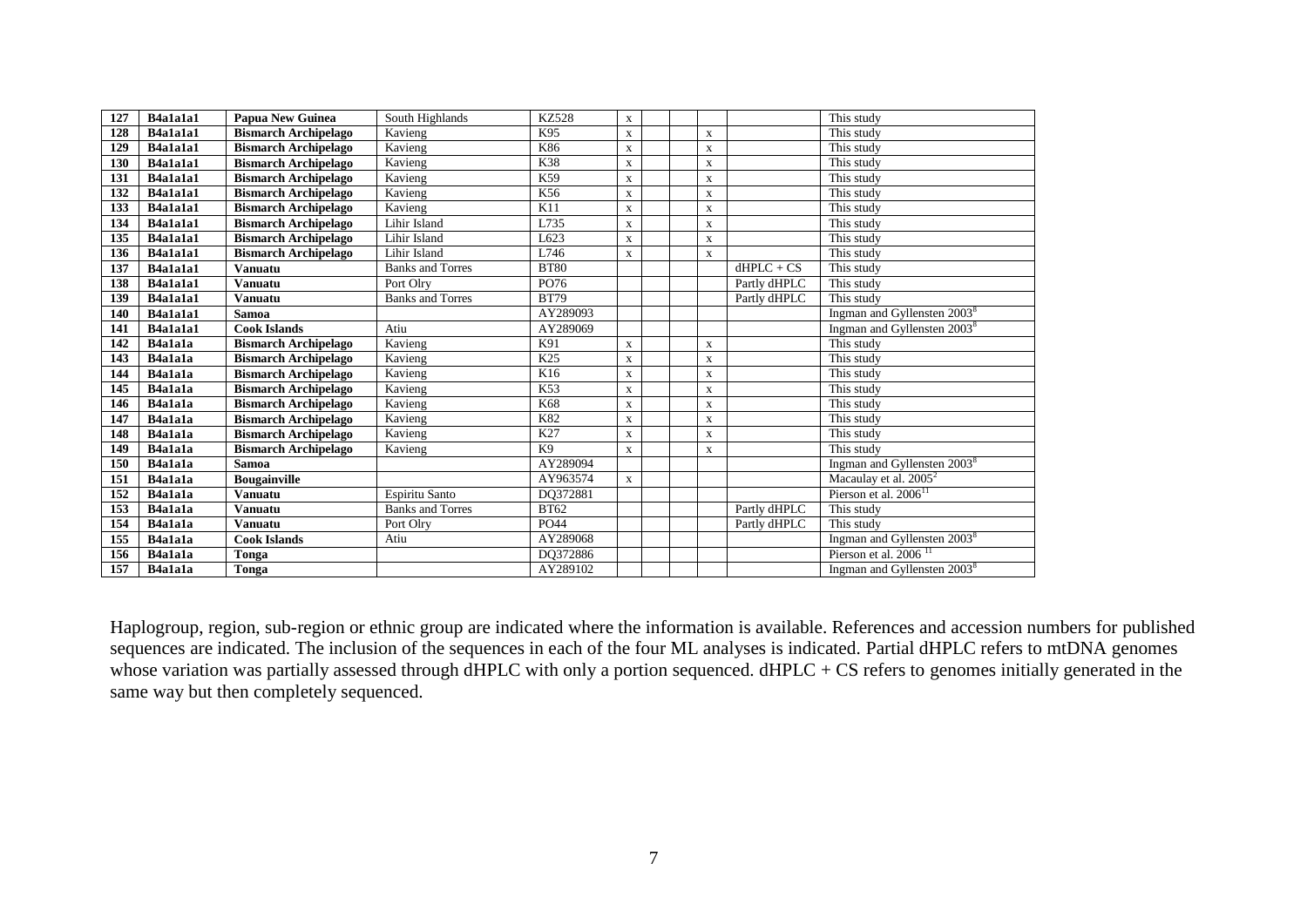## **Table S2. Control-Region Data for B4a and Additional Coding-Region Markers Typed in the Laboratories in Leeds and Taipei**

Ē

| <b>Samples and HVS-I</b><br>variants from CRS | Haplogroup                      | n              | 10238            | 6119           | 12239        | 15746        | 14022            | Complete<br>sequences and<br>notes |
|-----------------------------------------------|---------------------------------|----------------|------------------|----------------|--------------|--------------|------------------|------------------------------------|
| <b>Leeds Laboratory</b>                       |                                 |                |                  |                |              |              |                  |                                    |
| Taiwan - Ami $(n=31)$                         |                                 |                |                  |                |              |              |                  |                                    |
| 189 217 261                                   | B4a1a                           | 1              | ND               | 1              | 1            | 1            | $\overline{0}$   |                                    |
| 189 217 261 311                               | B <sub>4</sub> a <sub>1</sub> a | 5              | <b>ND</b>        | $\mathbf{1}$   | 1            | $\mathbf{1}$ | $\Omega$         | Seq. 67                            |
| Taiwan - Atayal $(n=18)$                      |                                 |                |                  |                |              |              |                  |                                    |
| 189 217 261 324                               | B4a2a                           | $\overline{2}$ | ND               | <b>ND</b>      | ND           | ND           | ND               |                                    |
| 154 189 217 261 324                           | B <sub>4</sub> a <sub>2</sub> a | 1              | ND               | N <sub>D</sub> | ND           | ND           | ND               |                                    |
| Taiwan – Paiwan $(n=21)$                      |                                 |                |                  |                |              |              |                  |                                    |
| 189 217 261                                   | B <sub>4</sub> a <sub>1</sub> a | $\overline{2}$ | ND               | 1              | $\mathbf{1}$ | $\mathbf{1}$ | $\overline{0}$   |                                    |
| 189 217 261 272 324                           | B <sub>4</sub> a <sub>2</sub> a | 3              | <b>ND</b>        | N <sub>D</sub> | ND           | ND           | ND               |                                    |
| 189 217 261 272 288 324                       | B4a2a                           | 1              | <b>ND</b>        | <b>ND</b>      | <b>ND</b>    | ND           | ND               |                                    |
| Philippines-                                  |                                 |                |                  |                |              |              |                  |                                    |
| Undetermined $(n=61)$                         |                                 |                |                  |                |              |              |                  |                                    |
| 189 217 261                                   | B4a1a                           | $\overline{4}$ | ND               | $\mathbf{1}$   | $\mathbf{1}$ | $\mathbf{1}$ | $\boldsymbol{0}$ | Seq. 76                            |
| 189 217 261 293                               | B4a1a                           | $\overline{c}$ | ND               | $\mathbf{1}$   | $\mathbf{1}$ | $\mathbf{1}$ | $\overline{0}$   |                                    |
| 092 189 217 261 293                           | B <sub>4</sub> a <sub>1</sub> a | 5              | ND               | $\mathbf{1}$   | $\mathbf{1}$ | $\mathbf{1}$ | $\overline{0}$   | Seq. 77                            |
| Indonesia – Alor $(n=100)$                    |                                 |                |                  |                |              |              |                  |                                    |
| 189 217 261                                   | B4a1a                           | 3              | ND               | $\mathbf{1}$   | $\mathbf{1}$ | $\mathbf{1}$ | $\overline{0}$   |                                    |
| 189 217 247 261                               | B4a1a1a                         | $\overline{2}$ | ND               | $\mathbf{1}$   | $\mathbf{1}$ | $\mathbf{1}$ | ND               |                                    |
| Indonesia – Ambon $(n=44)$                    |                                 |                |                  |                |              |              |                  |                                    |
| 189 217 261                                   | B4a*                            | 1              | $\boldsymbol{0}$ | ND             | ND           | ND           | ND               | Seq. 79                            |
| 189 217 261                                   | B <sub>4</sub> a <sub>1</sub> a | $\overline{c}$ | ND               | $\mathbf{1}$   | $\mathbf{1}$ | $\mathbf{1}$ | $\overline{0}$   |                                    |
| 189 217 223 261                               | B4a1a                           | $\mathbf{1}$   | ND               | $\mathbf{1}$   | $\mathbf{1}$ | $\mathbf{1}$ | $\overline{0}$   |                                    |
| 189 217 223 261 325                           | B <sub>4</sub> a <sub>1</sub> a | $\mathbf{1}$   | ND               | $\mathbf{1}$   | $\mathbf{1}$ | $\mathbf{1}$ | $\overline{0}$   |                                    |
| 189 217 261 278                               | B4a1a                           | $\mathbf{1}$   | ND               | $\mathbf{1}$   | $\mathbf{1}$ | $\mathbf{1}$ | $\overline{0}$   | Seq. 96, 102                       |
| 189 217 247 261                               | B4a1a                           | 5              | ND               | $\mathbf{1}$   | $\mathbf{1}$ | $\mathbf{1}$ | $\overline{0}$   |                                    |
| 189 217 247 261 362                           | B4a1a1a                         | $\mathbf{1}$   | ND               | $\mathbf{1}$   | $\mathbf{1}$ | $\mathbf{1}$ | ND               | Seq. 104                           |
| Indonesia – Bali $(n=69)$                     |                                 |                |                  |                |              |              |                  |                                    |
| 108 189 217 261                               | B4a1a                           | $\mathbf 1$    | N <sub>D</sub>   | $\mathbf{1}$   | $\mathbf{1}$ | 1            | $\overline{0}$   |                                    |
| Indonesia - Banjarmasin,                      |                                 |                |                  |                |              |              |                  |                                    |
| Borneo $(n=89)$                               |                                 |                |                  |                |              |              |                  |                                    |
| 189 217 261                                   | B <sub>4</sub> a <sub>1</sub> a | 5              | ND               | 1              | 1            | 1            | 0                | Seq. 78                            |
| 178 189 217 261                               | B4a1a                           | $\overline{2}$ | <b>ND</b>        | $\mathbf{1}$   | $\mathbf{1}$ | $\mathbf{1}$ | $\theta$         | Seq. 80                            |
| 189 217 247 261                               | B4a1a1a                         | $\mathbf{1}$   | ND               | $\mathbf{1}$   | 1            | 1            | $\boldsymbol{0}$ |                                    |
| 093 189 217 247 261                           | B4a1a1a                         | $\mathbf{1}$   | ND               | 1              | $\mathbf{1}$ | 1            | $\overline{0}$   | Seq. 106                           |
| 189 217 261 324                               | B <sub>4a2a</sub>               | $\mathbf 1$    | ND               | ND             | ND           | ND           | ND               | Seq. 37                            |
| Brunei $(n=30)$                               |                                 |                |                  |                |              |              |                  |                                    |
| 189 217 261                                   | B <sub>4a1a</sub>               | $\overline{2}$ | ND               | 1              | 1            | 1            | $\overline{0}$   |                                    |
| East Malaysia - Kota                          |                                 |                |                  |                |              |              |                  |                                    |
| Kinabalu, Borneo $(n=76)$                     |                                 |                |                  |                |              |              |                  |                                    |
| 189 217 261                                   | B <sub>4</sub> a <sub>1</sub> a | $\overline{4}$ | ND               | $\mathbf{1}$   | $\mathbf{1}$ | $\mathbf{1}$ | $\boldsymbol{0}$ | Seq. 75                            |
| 189 217 223 261                               | B <sub>4</sub> a <sub>1</sub> a | $\overline{3}$ | ND               | $\mathbf{1}$   | $\mathbf{1}$ | $\mathbf{1}$ | $\boldsymbol{0}$ | Seq. 72                            |
| 092 189 223 217 261                           | B <sub>4</sub> a <sub>1</sub> a | $\mathbf{1}$   | ND               | $\mathbf{1}$   | $\mathbf{1}$ | $\mathbf{1}$ | $\Omega$         |                                    |
| Indonesia - Manado,                           |                                 |                |                  |                |              |              |                  |                                    |
| Sulawesi $(n=89)$                             |                                 |                |                  |                |              |              |                  |                                    |
| 189 217 261                                   | B <sub>4a1a</sub>               | $\mathbf{1}$   | ND               | $\mathbf{1}$   | $\mathbf{1}$ | $\mathbf{1}$ | $\overline{0}$   | Seq. 84                            |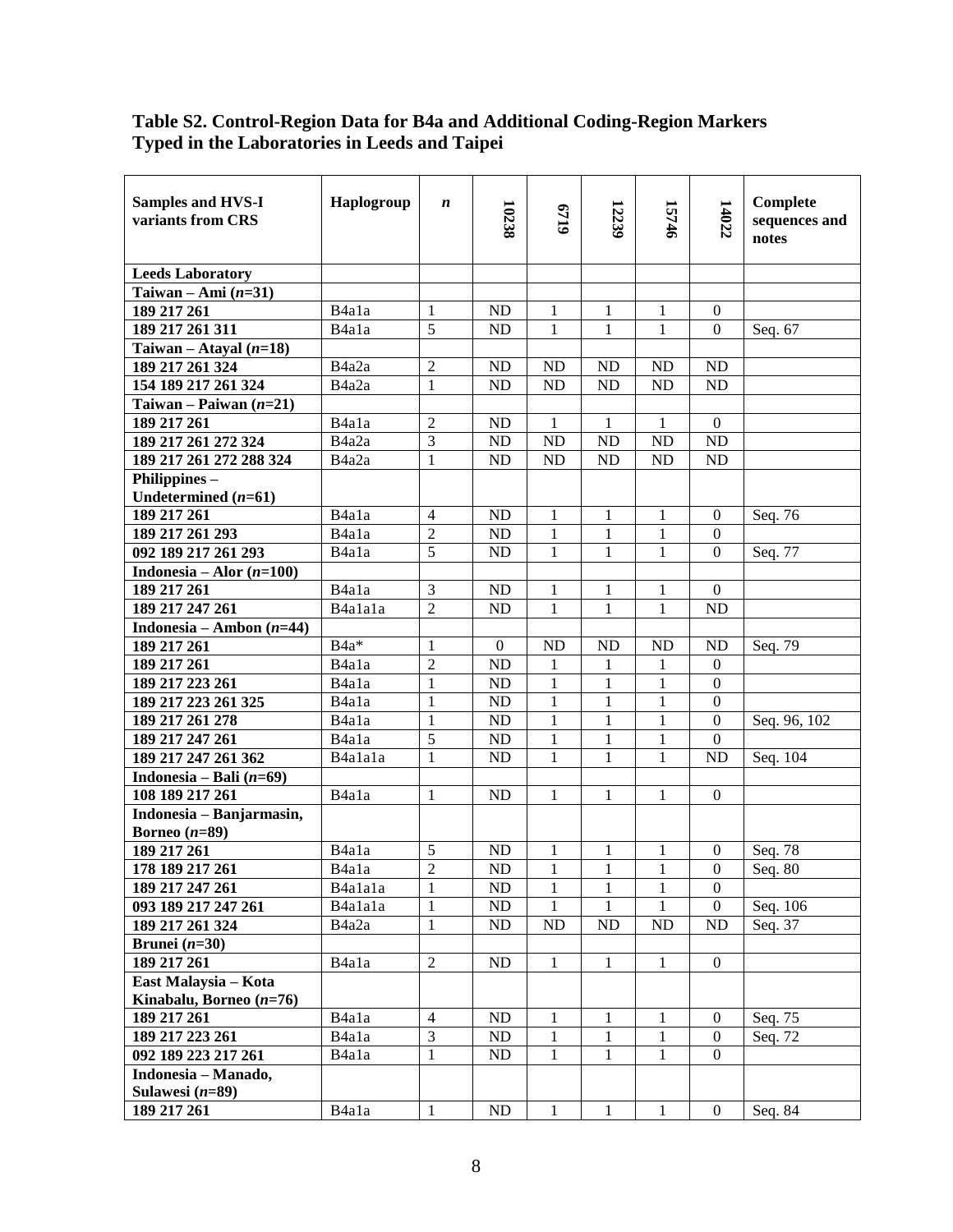| 189 217 261 288                    | B4a1a                                        | $\mathbf{1}$                 | ND             | $\mathbf{1}$                 | $\mathbf{1}$                 | 1                            | $\overline{0}$                 |                     |
|------------------------------------|----------------------------------------------|------------------------------|----------------|------------------------------|------------------------------|------------------------------|--------------------------------|---------------------|
| 189 217 261 311                    | B4a1a                                        | $\mathbf{1}$                 | ND             | $\mathbf{1}$                 | $\mathbf{1}$                 | 1                            | $\Omega$                       | Seq. 68             |
| 189 217 247 261                    | B4a1a1a                                      | $\mathbf{1}$                 | ND             | $\mathbf{1}$                 | $\mathbf{1}$                 | $\mathbf{1}$                 | <b>ND</b>                      | Seq. 101            |
| Indonesia - Mataram,               |                                              |                              |                |                              |                              |                              |                                |                     |
| Lombok $(n=74)$                    |                                              |                              |                |                              |                              |                              |                                |                     |
| 189 217 261                        | B <sub>4a1a</sub>                            | $\overline{2}$               | ND             | $\mathbf{1}$                 | $\mathbf{1}$                 | 1                            | $\overline{0}$                 | Seq. 81             |
| 189 217 261 400                    | B4a1a                                        | $\mathbf{1}$                 | ND             | $\mathbf{1}$                 | $\mathbf{1}$                 | $\mathbf{1}$                 | $\Omega$                       |                     |
| 189 217 247 261                    | B4a1a1a                                      | 3                            | N <sub>D</sub> | 1                            | $\mathbf{1}$                 | 1                            | ND                             | Seq. 97, 99         |
| Indonesia - Palembang,             |                                              |                              |                |                              |                              |                              |                                |                     |
| Sumatra $(n=37)$                   |                                              |                              |                |                              |                              |                              |                                |                     |
| 189 261                            | B4a*                                         | $\mathbf{1}$                 | $\Omega$       | ND                           | ND                           | ND                           | ND                             |                     |
| Indonesia - Padang,                |                                              |                              |                |                              |                              |                              |                                |                     |
| Sumatra $(n=25)$                   |                                              |                              |                |                              |                              |                              |                                |                     |
| 189 217 261                        | B4a1a                                        | $\overline{2}$               | <b>ND</b>      | $\mathbf{1}$                 | $\mathbf{1}$                 | $\mathbf{1}$                 | $\overline{0}$                 |                     |
| Indonesia - Palang-                |                                              |                              |                |                              |                              |                              |                                |                     |
| karaya, Borneo $(n=112)$           |                                              |                              |                |                              |                              |                              |                                |                     |
| 189 217 261                        | B4a1a                                        | $\overline{4}$               | <b>ND</b>      | $\mathbf{1}$                 | $\mathbf{1}$                 | $\mathbf{1}$                 | $\overline{0}$                 |                     |
| 093 189 217 261                    | B <sub>4a1a</sub>                            | $\mathbf{1}$                 | ND             | $\mathbf{1}$                 | $\mathbf{1}$                 | $\mathbf{1}$                 | $\overline{0}$                 |                     |
| 189 217 223 261                    | B <sub>4</sub> a <sub>1</sub> a              | $\overline{2}$               | ND             | $\mathbf{1}$                 | $\mathbf{1}$                 | 1                            | $\overline{0}$                 |                     |
| 189 217 247 261                    | B4a1a1a                                      | $\mathbf{1}$                 | ND             | $\mathbf{1}$                 | $\mathbf{1}$                 | $\mathbf{1}$                 | <b>ND</b>                      | Seq. 103            |
| 189 217 261 324                    | B4a2a                                        | 3                            | ND             | ND                           | ND                           | ND                           | ND                             |                     |
| Indonesia - Toraja,                |                                              |                              |                |                              |                              |                              |                                |                     |
| Sulawesi $(n=64)$                  |                                              |                              |                |                              |                              |                              |                                |                     |
| 189 217 261                        | B4a1a                                        | 3                            | ND             | $\mathbf{1}$                 | $\mathbf{1}$                 | $\mathbf{1}$                 | $\overline{0}$                 | Seq. 82             |
| 189 217 261 311                    | B4a1a                                        | $\mathbf{1}$                 | ND             | 1                            | 1                            | 1                            | $\Omega$                       |                     |
| 189 217 247 261                    | B4a1a1a                                      | 5                            | ND             | ND                           | ND                           | ND                           | <b>ND</b>                      | Seq. 98             |
| Indonesia – Ujung Padang,          |                                              |                              |                |                              |                              |                              |                                |                     |
| Sulawesi $(n=46)$                  |                                              |                              |                |                              |                              |                              |                                |                     |
| 189 217 261                        | B <sub>4a1a</sub>                            | 3                            | ND             | $\mathbf{1}$                 | $\mathbf{1}$                 | $\mathbf{1}$                 | $\overline{0}$                 |                     |
| 189 217 223 261 335<br>189 217 261 | B <sub>4a1a</sub><br>B4a1a1                  | $\mathbf{1}$<br>$\mathbf{1}$ | ND             | $\mathbf{1}$<br>$\mathbf{1}$ | $\mathbf{1}$<br>$\mathbf{1}$ | $\mathbf{1}$<br>$\mathbf{1}$ | $\overline{0}$<br>$\mathbf{1}$ |                     |
| 189 217 247 261                    | B4a1a1a                                      | 3                            | $\rm ND$<br>ND | ND                           | ND                           | ND                           | <b>ND</b>                      | Seq. 87<br>Seq. 100 |
| Indonesia - Sumba                  |                                              |                              |                |                              |                              |                              |                                |                     |
| 188 189 217 223 261 355            | $\mathbf{1}$                                 | $\mathbf{1}$                 | $\mathbf{1}$   | $\mathbf{1}$                 | $\mathbf{1}$                 | $\mathbf{1}$                 | $\overline{0}$                 | Seq. 73             |
| <b>Indonesia - West Papua</b>      |                                              |                              |                |                              |                              |                              |                                |                     |
| $(n=178)$                          |                                              |                              |                |                              |                              |                              |                                |                     |
| 189 217 261                        | B <sub>4</sub> a <sub>1</sub> a <sub>1</sub> | 1                            | ND             | 1                            | 1                            | 1                            | 1                              |                     |
| 189 217 247 261                    | B4alala                                      | $\overline{2}$               | ND             | $\mathbf{1}$                 | $\mathbf{1}$                 | $\mathbf{1}$                 | N <sub>D</sub>                 |                     |
| 189 217 247 255 261                | B4alala                                      | $\mathbf{1}$                 | ND             | $\mathbf 1$                  | $\mathbf{1}$                 | 1                            | ND                             | Seq. 108            |
| Papua New Guinea -                 |                                              |                              |                |                              |                              |                              |                                |                     |
| Madang $(n=163)$                   |                                              |                              |                |                              |                              |                              |                                |                     |
| 189 217 261                        | B <sub>4</sub> a <sub>1</sub> a <sub>1</sub> | 9                            | ND             | 1                            | 1                            | 1                            | 1                              |                     |
| 086 189 217 261                    | B4a1a1                                       | $\overline{2}$               | ND             | 1                            | 1                            | 1                            | 1                              |                     |
| 189 217 247 261                    | B <sub>4</sub> alala                         | 23                           | N <sub>D</sub> | 1                            | 1                            | 1                            | <b>ND</b>                      | Seq. 109, 111,      |
|                                    |                                              |                              |                |                              |                              |                              |                                | 112, 114, 120       |
| 189 217 247 260 261                | B4a1a1a                                      | 1                            | <b>ND</b>      | 1                            | 1                            | 1                            | <b>ND</b>                      |                     |
| 189 217 247 261 293C               | B4a1a1a                                      | 1                            | N <sub>D</sub> | 1                            | 1                            | 1                            | ND                             |                     |
| 124 189 217 247 261 293C           | B4a1a1a                                      | $\sqrt{2}$                   | N <sub>D</sub> | 1                            | 1                            | 1                            | ND                             |                     |
| 189 217 247                        | B4a1a1a                                      | 1                            | ND             | 1                            | $\mathbf{1}$                 | 1                            | ND                             |                     |
| 189 217 247 260 261                | B4a1a1a                                      | 1                            | ND             | 1                            | 1                            | 1                            | ND                             |                     |
| 189 217 261                        | B4a*                                         | 1                            | $\overline{0}$ | $\overline{0}$               | $\overline{0}$               | $\overline{0}$               | ND                             |                     |
| Papua New Guinea -                 |                                              |                              |                |                              |                              |                              |                                |                     |
| Southern Highlands $(n=17)$        |                                              |                              |                |                              |                              |                              |                                |                     |
| 189 217 247 249 261                | B4a1a1a                                      | 1                            | ND             | 1                            | $\mathbf{1}$                 | 1                            | ND                             | Seq. 126            |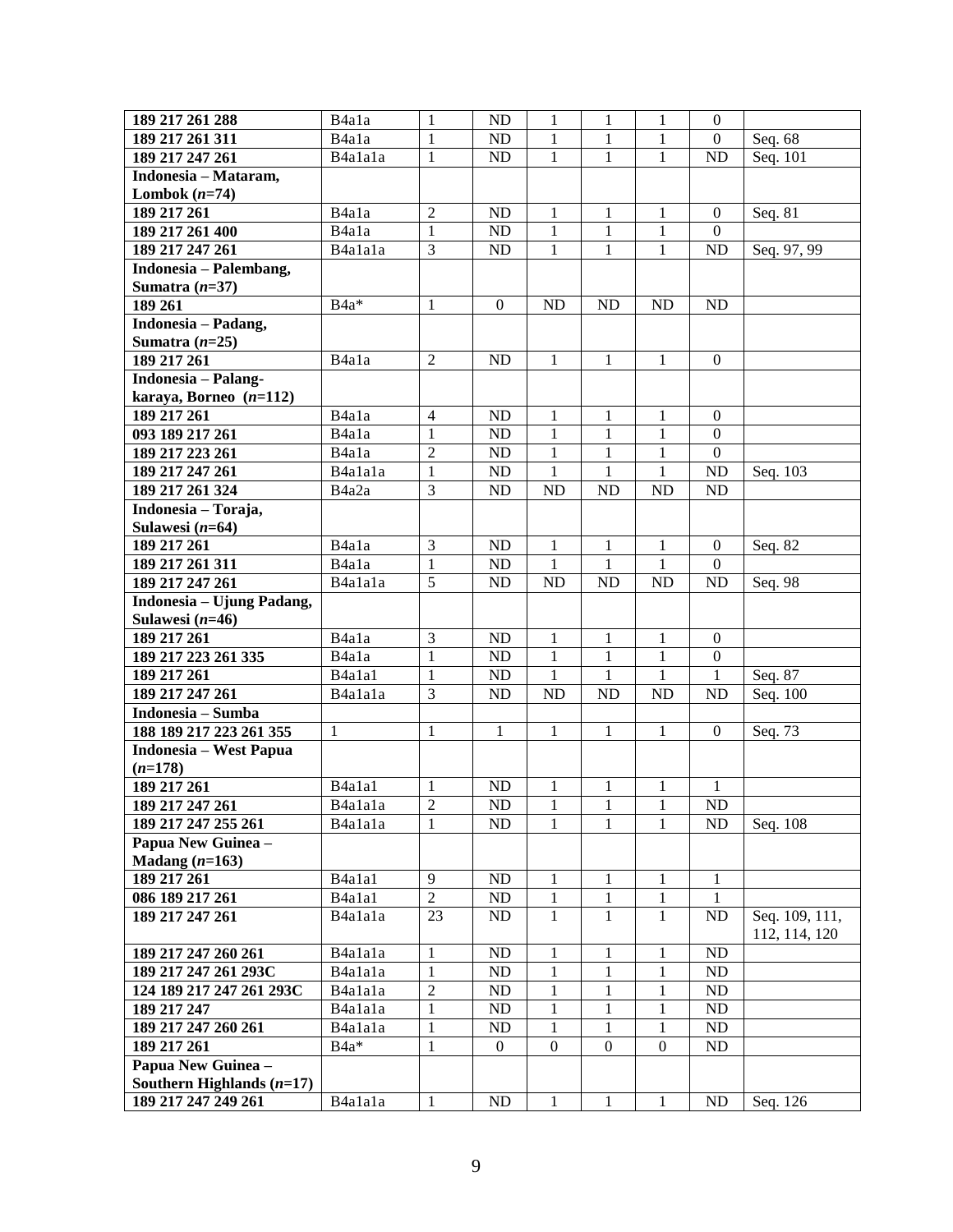| 126 189 217 247 261            | B4a1a1a                                        | 1              | ND              | 1              | 1              | 1              | ND           | Seq. 125       |
|--------------------------------|------------------------------------------------|----------------|-----------------|----------------|----------------|----------------|--------------|----------------|
| 189 217 247 261 311            | B <sub>4</sub> a <sub>1</sub> a <sub>1</sub> a | $\mathbf{1}$   | ND              | 1              | 1              | 1              | <b>ND</b>    | Seq. 127       |
| <b>Papua New Guinea - Port</b> |                                                |                |                 |                |                |                |              |                |
| Moresby $(n=114)$              |                                                |                |                 |                |                |                |              |                |
| 189 217 261                    | B4a1a1                                         | 1              | ND              | 1              | 1              | 1              | 1            |                |
| 189 217 260 261                | B4a1a1                                         | 1              | <b>ND</b>       | 1              | 1              | 1              | $\mathbf 1$  |                |
| 189 217 261 274                | B <sub>4a1a1</sub>                             | $\overline{2}$ | <b>ND</b>       | $\mathbf{1}$   | 1              | $\mathbf{1}$   | $\mathbf 1$  |                |
| 189 217 247 261                | B <sub>4</sub> a <sub>1</sub> a <sub>1</sub>   | 11             | ND              | $\mathbf{1}$   | 1              | $\mathbf{1}$   | $\mathbf 1$  |                |
| 166C 189 247 261               | B <sub>4</sub> a <sub>1</sub> a <sub>1</sub> a | 1              | <b>ND</b>       | <b>ND</b>      | <b>ND</b>      | N <sub>D</sub> | ND           |                |
| 189 217 247 261 289            | B <sub>4</sub> a <sub>1</sub> a <sub>1</sub> a | $\mathbf{1}$   | <b>ND</b>       | <b>ND</b>      | ND             | <b>ND</b>      | ND           |                |
| <b>Bismarck Archipelago -</b>  |                                                |                |                 |                |                |                |              |                |
| Kavieng $(n=83)$               |                                                |                |                 |                |                |                |              |                |
| 189 217 261 311                | B4a1a1                                         | 1              | <b>ND</b>       | 1              | 1              | $\mathbf{1}$   | 1            |                |
| 051 189 214 217 261            | B4a1a1                                         | $\mathbf{1}$   | ND              | $\mathbf{1}$   | $\mathbf{1}$   | $\mathbf{1}$   | $\mathbf{1}$ |                |
| 189 217 247 261                | B4a1a1a                                        | 21             | ND              | 1              | 1              | 1              | ND           | Seq. 133, 142, |
|                                |                                                |                |                 |                |                |                |              | 143, 144, 145, |
|                                |                                                |                |                 |                |                |                |              | 146, 147, 149  |
| 148 189 217 261                | B4a1a1a                                        | $\mathbf{1}$   | ND              | $\mathbf{1}$   | 1              | 1              | ND           | Seq. 132       |
| 189 217 247 261 311            | B <sub>4</sub> a <sub>1a</sub> <sub>1a</sub>   | 10             | ND              | $\overline{1}$ | $\overline{1}$ | $\mathbf{1}$   | ND           | Seq. 128, 130, |
|                                |                                                |                |                 |                |                |                |              | 131            |
| 066 189 247 261 311            | B <sub>4</sub> a <sub>1</sub> a <sub>1</sub> a | $\mathbf{1}$   | ND              | 1              | 1              | 1              | ND           |                |
| 093 189 217 247 261 311        | B4a1a1a                                        | 3              | ND              | $\mathbf{1}$   | 1              | $\mathbf{1}$   | ND           |                |
| 189 217 247 311                | B4a1a1a                                        | $\mathbf{1}$   | ND              | 1              | 1              | 1              | ND           |                |
| 189 217 247 261 311 319        | B <sub>4</sub> alala                           | $\mathbf{1}$   | ND              | 1              | 1              | 1              | ND           | Seq. $129$     |
| 093 189 217 247 261            | B <sub>4</sub> alala                           | $\overline{2}$ | ND              | 1              | 1              | $\mathbf{1}$   | ND           | Seq. 107       |
| 157 189 217 247 261            | B <sub>4</sub> alala                           | $\mathbf{1}$   | ND              | 1              | 1              | 1              | ND           |                |
| 188 189 217 247 261            | B <sub>4</sub> alala                           | $\overline{2}$ | ND              | 1              | 1              | 1              | ND           |                |
| 189 217 223 247 261            | B <sub>4</sub> alala                           | $\overline{2}$ | ND              | 1              | 1              | 1              | ND           |                |
| 189 217 233 247 261            | B <sub>4</sub> alala                           | $\overline{2}$ | ND              | 1              | 1              | $\mathbf{1}$   | ND           | Seq. 148       |
| 189 217 247 261 292            | B <sub>4</sub> alala                           | $\mathbf{1}$   | ND              | $\mathbf{1}$   | 1              | 1              | ND           |                |
| 189 217 247 261 302            | B4a1a1a                                        | $\mathbf{1}$   | ND              | 1              | 1              | 1              | ND           |                |
| 189 217 247 261 362            | B <sub>4</sub> alala                           | $\overline{2}$ | ND              | 1              | 1              | $\mathbf{1}$   | ND           | Seq. 105       |
| 189 217 247 362                | B4a1a1a                                        | $\mathbf{1}$   | ND              | 1              | 1              | 1              | ND           |                |
| 189 217 247 390                | B <sub>4</sub> alala                           | $\mathbf{1}$   | ND              | $\mathbf{1}$   | 1              | 1              | ND           |                |
| <b>Bismarck Archipelago -</b>  |                                                |                |                 |                |                |                |              |                |
| Lihir Island $(n=94)$          |                                                |                |                 |                |                |                |              |                |
| 189 217 261                    | B4a1a1                                         | 10             | ND              | $\mathbf{1}$   | $\mathbf{1}$   | 1              | $\mathbf{1}$ | Seq. 93        |
| 084 189 217 261                | B4a1a1                                         | $\mathbf{1}$   | $\overline{ND}$ | $\,1$          | $\mathbf{1}$   | $1\,$          | $\mathbf{1}$ |                |
| 189 217 222 261                | B <sub>4</sub> a <sub>1</sub> a <sub>1</sub>   | 24             | N <sub>D</sub>  | $\mathbf{1}$   | $\mathbf{1}$   | $\mathbf{1}$   | 1            |                |
| 084 189 217 222 261            | B4a1a1                                         | 5              | ND              | $\mathbf{1}$   | $\mathbf{1}$   | $\mathbf{1}$   | $\mathbf{1}$ | Seq. 92        |
| 189 217 222 261 302            | B4a1a1                                         | $\overline{2}$ | ND              | $\mathbf{1}$   | $\mathbf{1}$   | $\mathbf{1}$   | 1            |                |
| 129 189 217 261                | B4a1a1                                         | $\mathbf{1}$   | N <sub>D</sub>  | $\mathbf{1}$   | $\mathbf{1}$   | $\mathbf{1}$   | $\mathbf{1}$ | Seq. 94        |
| 189 217 247 261 292            | B4a1a1a                                        | 3              | ND              | $\mathbf{1}$   | $\mathbf{1}$   | $\mathbf{1}$   | ND           | Seq. 134, 135  |
| 189 217 247 261 302            | B4a1a1a                                        | $\mathbf{1}$   | ND              | $\mathbf{1}$   | $\mathbf{1}$   | $\mathbf{1}$   | ND           | Seq. 136       |
| 189 217 239 247 261 274        | B4a1a1a                                        | $\overline{3}$ | N <sub>D</sub>  | $\mathbf{1}$   | $\mathbf{1}$   | $\mathbf{1}$   | <b>ND</b>    | Seq. 124       |
| Solomon Islands $(n=21)$       |                                                |                |                 |                |                |                |              |                |
| 189 217 247 261                | B4a1a1a                                        | $\overline{4}$ | ND              | $\mathbf{1}$   | 1              | $\mathbf{1}$   | ND           |                |
| 189 217 247 261 311            | B4a1a1a                                        | $\overline{3}$ | ND              | $\mathbf{1}$   | $\mathbf{1}$   | $\mathbf{1}$   | ND           |                |
| Vanuatu – Banks and            |                                                |                |                 |                |                |                |              |                |
| Torres $(n=76)$                |                                                |                |                 |                |                |                |              |                |
| 189 217 247 261                | B4a1a1a                                        | $\tau$         | ND              | $\mathbf{1}$   | 1              | $\mathbf{1}$   | $\rm ND$     | Seq. 116, 117, |
|                                |                                                |                |                 |                |                |                |              | 118, 119, 137, |
|                                |                                                |                |                 |                |                |                |              | 153            |
| 189 217 219T 247 261           | B4a1a1a                                        | $\overline{2}$ | $\rm ND$        | $\mathbf{1}$   | $\mathbf{1}$   | $\mathbf{1}$   | ND           | Seq. 139       |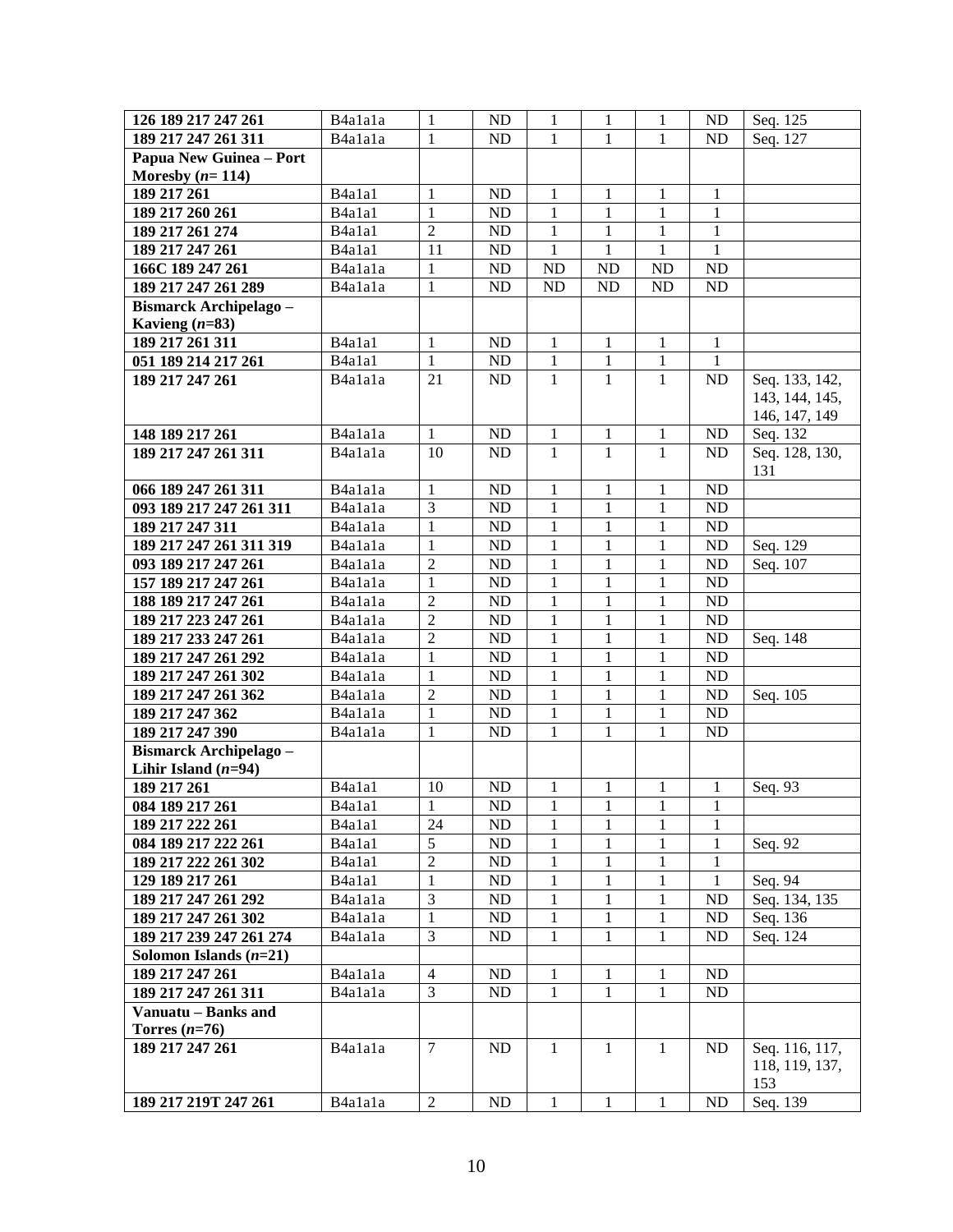| 189 194C 217 219T 247 261                  | B4alala                         | $\mathbf{1}$                 | ND                                   | $\mathbf{1}$                     | 1                | $\mathbf{1}$     | ND               |                     |
|--------------------------------------------|---------------------------------|------------------------------|--------------------------------------|----------------------------------|------------------|------------------|------------------|---------------------|
| 189 217 219T 247 261 345                   | B4a1a1a                         | 1                            | ND                                   | 1                                | 1                | 1                | ND               |                     |
| Vanuatu – Port Olry                        |                                 |                              |                                      |                                  |                  |                  |                  |                     |
| $(n=43)$                                   |                                 |                              |                                      |                                  |                  |                  |                  |                     |
| 189 217 247 261                            | B4a1a1a                         | 18                           | <b>ND</b>                            | ND                               | <b>ND</b>        | ND               | <b>ND</b>        | Seq.122, 138,       |
|                                            |                                 |                              |                                      |                                  |                  |                  |                  | 154                 |
| 189 194C 217 247 261                       | B4alala                         | $\overline{c}$               | <b>ND</b>                            | ND                               | N <sub>D</sub>   | ND               | ND               |                     |
| 189 217 242 247 294                        | B4a1a1a                         | 1                            | <b>ND</b>                            | ND                               | ND               | ND               | $\rm ND$         |                     |
| 189 217 247 261 362                        | B4a1a1a                         | 1                            | <b>ND</b>                            | ND                               | ND               | ND               | ND               |                     |
| 189 217 247 294                            | B4alala                         | 1                            | ND                                   | ND                               | <b>ND</b>        | ND               | ND               |                     |
| Cook Islands $(n=19)$                      |                                 |                              |                                      |                                  |                  |                  |                  |                     |
| 189 217 247 261                            | B <sub>4</sub> alala            | 15                           | <b>ND</b>                            | ND                               | <b>ND</b>        | <b>ND</b>        | <b>ND</b>        |                     |
| 189 217 247 261 294                        | B4a1a1a                         | 1                            | ND                                   | ND                               | ND               | ND               | $\rm ND$         |                     |
| 126 189 217 247 261                        | B4alala                         | 1                            | ND                                   | ND                               | ND               | ND               | $\rm ND$         |                     |
| 126 189 217 261                            | B4alala                         | $\overline{c}$               | <b>ND</b>                            | ND                               | N <sub>D</sub>   | ND               | ND               | Reversion<br>16247? |
| Vietnam $(n=397)$                          |                                 |                              |                                      |                                  |                  |                  |                  |                     |
| 189 217 261                                | B4a1*                           | $\overline{c}$               | $\mathbf{1}$                         | $\boldsymbol{0}$                 | $\mathbf{0}$     | $\Omega$         | ND               |                     |
| 140 189 217 261                            | B4a1*                           | $\mathbf{1}$                 | $\mathbf{1}$                         | $\boldsymbol{0}$                 | $\overline{0}$   | $\Omega$         | ND               |                     |
| 189 217 219 261 286 355                    | $B4a*$                          | $\mathbf{1}$                 | $\overline{0}$                       | $\overline{0}$                   | $\overline{0}$   | $\Omega$         | ND               |                     |
| 189 217 219 261 286                        | B4a*                            | $\mathbf{1}$                 | $\boldsymbol{0}$                     | $\boldsymbol{0}$                 | $\overline{0}$   | $\Omega$         | ND               |                     |
| 129 189 217 261 311                        | B4a*                            | $\overline{c}$               | $\boldsymbol{0}$                     | $\boldsymbol{0}$                 | $\boldsymbol{0}$ | $\mathbf{0}$     | ND               |                     |
| 189 217 261 294                            | B4a*                            | 1                            | $\Omega$                             | $\overline{0}$                   | $\overline{0}$   | $\Omega$         | ND               |                     |
| Thailand $(n=132)$                         |                                 |                              |                                      |                                  |                  |                  |                  |                     |
| 093 188 189 214 217 261                    | B4a*                            | 1                            | $\Omega$                             | $\Omega$                         | $\Omega$         | $\Omega$         | ND               |                     |
|                                            |                                 |                              |                                      |                                  |                  |                  |                  |                     |
| <b>Taipei Laboratory</b>                   |                                 |                              |                                      |                                  |                  |                  |                  |                     |
| China – Fujian $(n=149)$                   |                                 |                              |                                      |                                  |                  |                  |                  |                     |
| 189 217 261                                | $B4a*$                          | $\mathbf{1}$                 | $\overline{0}$                       | $\overline{0}$                   | ND               | ND               | ND               |                     |
| 129 189 261                                | B4h                             | $\mathbf{1}$                 | $\overline{0}$                       | $\Omega$                         | $\Omega$         | $\boldsymbol{0}$ | $\overline{0}$   | Seq. 32             |
| 189 217 261 299                            | B4a*                            | $\mathbf{1}$                 | $\boldsymbol{0}$                     | $\boldsymbol{0}$                 | ND               | ND               | ND               |                     |
| 93 189 217 261                             | B4a*                            | $\mathbf{1}$                 | $\boldsymbol{0}$                     | $\boldsymbol{0}$                 | ND               | ND               | ND               |                     |
| 189 217 261                                | B4a1*                           | $\mathbf{1}$                 | $\mathbf{1}$                         | $\overline{0}$                   | $\overline{0}$   | $\overline{0}$   | $\overline{0}$   | Seq. 52             |
| 154 189 217 240 261                        | B4a1*                           | $\mathbf{1}$                 | $\mathbf{1}$                         | ND                               | ND               | ND               | $\overline{0}$   |                     |
| 93 189 217 261 311                         | B4a1*                           | $\mathbf{1}$                 | $\mathbf{1}$                         | $\overline{0}$                   | ND               | ND               | ND               |                     |
| Taiwan - Ami $(n=98)$                      |                                 |                              |                                      |                                  |                  |                  |                  |                     |
| 189 217 261                                | B <sub>4</sub> a <sub>1</sub> a | 18                           | $\mathbf{1}$                         | $\mathbf{1}$                     | ND               | ND               | $\boldsymbol{0}$ | Seq. 65, 69         |
| 189 217 261 274                            | B4a1a                           | $\overline{6}$               | $\overline{1}$                       | $\overline{1}$                   | ND               | ND               | $\overline{0}$   | Seq. 66             |
| 189 217 261 311                            | B4a1a                           | 8                            | $\mathbf{1}$                         | 1                                | ND               | ND               | $\Omega$         |                     |
| 93 189 217 223 261                         | B <sub>4</sub> a <sub>1</sub> a | $\mathbf{1}$                 | $\mathbf{1}$                         | $\mathbf{1}$                     | 1                | 1                | $\overline{0}$   | Seq. $71$           |
| 94 189 217 261                             | B <sub>4</sub> a <sub>1</sub> a | 10                           | $\mathbf{1}$                         | 1                                | $\mathbf{1}$     | 1                | $\overline{0}$   | Seq. 61             |
| 94 189 217 261 326C                        | B <sub>4</sub> a <sub>1</sub> a | $\mathbf 1$                  | $\mathbf{1}$                         | $\mathbf{1}$                     | ND               | ND               | $\Omega$         |                     |
| Taiwan - Atayal $(n=108)$                  |                                 |                              |                                      |                                  |                  |                  |                  |                     |
| 77 189 217 261                             | B <sub>4</sub> a <sub>1</sub> a | 3                            | 1                                    | 1                                | ND               | ND               | $\overline{0}$   |                     |
| 129 189 217 261                            | B <sub>4</sub> a <sub>1</sub> a | $\mathbf{1}$                 | $\mathbf{1}$                         | 1                                | $\mathbf 1$      | 1                | $\boldsymbol{0}$ | Seq. 63             |
| 154 189 217 261 324                        | B4a2a                           | $\mathbf{1}$                 | $\mathbf{0}$                         | ND                               | ND               | ND               | $\Omega$         |                     |
| Taiwan – Hakka $(n=74)$                    |                                 |                              |                                      |                                  |                  |                  |                  |                     |
| 189 217 240 261                            | $B4a*$                          | 1                            | $\overline{0}$                       | 0                                | ND               | ND               | ND               |                     |
| 189 217 261 299<br>189 213 217 261 295 299 | $B4a*$<br>$B4a*$                | $\mathbf{1}$<br>$\mathbf{1}$ | $\boldsymbol{0}$<br>$\boldsymbol{0}$ | $\overline{0}$<br>$\overline{0}$ | ND<br>ND         | ND<br>ND         | ND<br>ND         |                     |
| 189 217 261 304                            | $B4a*$                          | $\mathbf{1}$                 | $\overline{0}$                       | $\overline{0}$                   | ND               | ND               | ND               |                     |
| 217 261 299                                | $B4a*$                          | 1                            | $\boldsymbol{0}$                     | $\overline{0}$                   | ND               | ND               | ND               |                     |
| 93 189 217 261                             | $B4a*$                          | $\overline{c}$               | $\boldsymbol{0}$                     | $\overline{0}$                   | ND               | ND               | ND               |                     |
| 189 217 261 324                            | B <sub>4</sub> a <sub>2</sub> a | 1                            | $\mathbf{0}$                         | $\overline{0}$                   | ND               | ND               | ND               |                     |
|                                            |                                 |                              |                                      |                                  |                  |                  |                  |                     |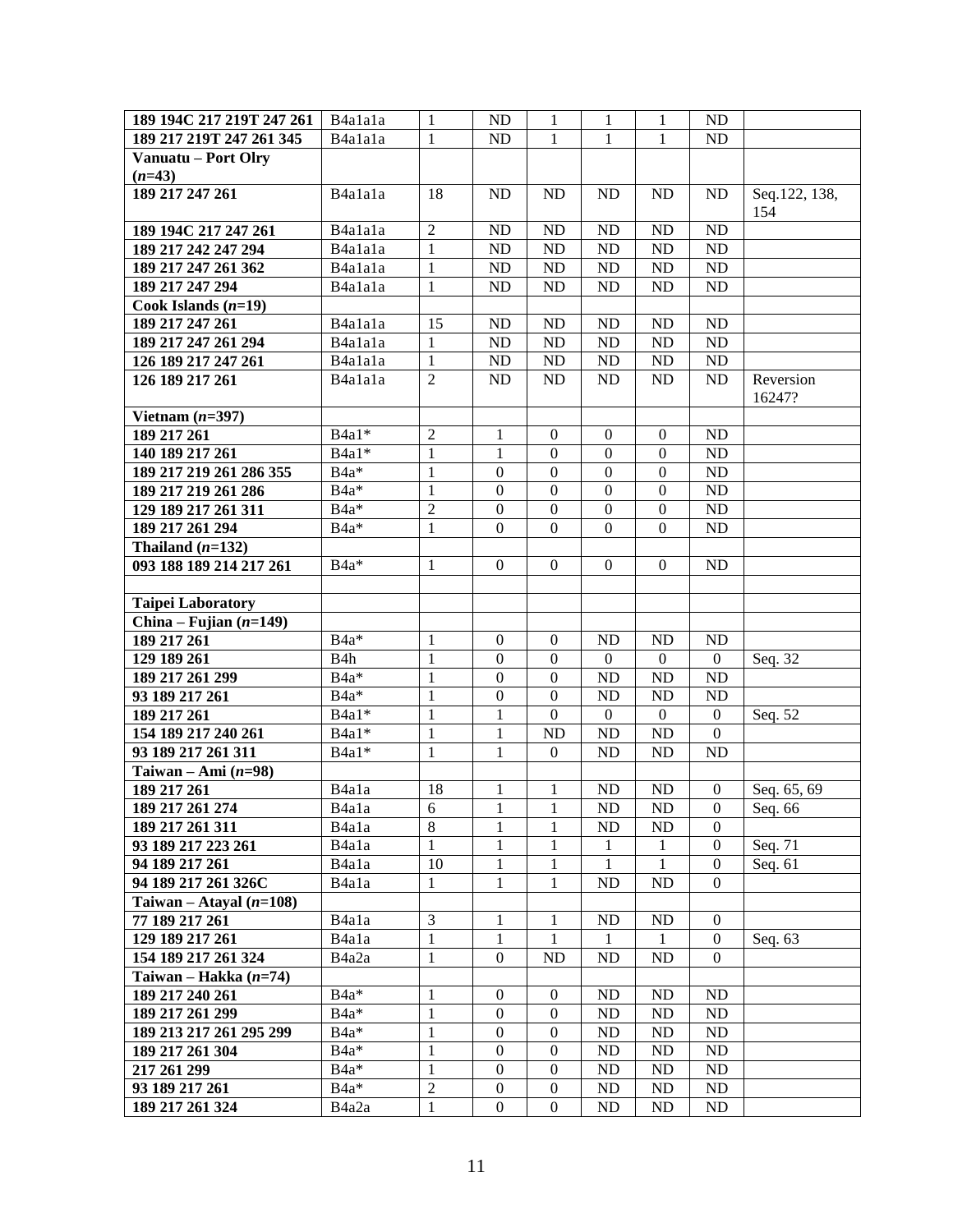| Taiwan – Minnan $(n=173)$    |                                 |                |                  |                  |                        |                        |                        |         |
|------------------------------|---------------------------------|----------------|------------------|------------------|------------------------|------------------------|------------------------|---------|
| 189 217 261 324              | B <sub>4</sub> a <sub>2</sub> a | $\mathbf{1}$   | $\Omega$         | $\boldsymbol{0}$ | ND                     | <b>ND</b>              | ND                     |         |
| 189 217 234 261              | $B4a*$                          | $\overline{2}$ | $\theta$         | $\overline{0}$   | $\overline{\text{ND}}$ | <b>ND</b>              | $\overline{\text{ND}}$ |         |
| 129 189 217 261              | $B4a*$                          | $\mathbf{1}$   | $\overline{0}$   | $\boldsymbol{0}$ | ND                     | ND                     | $\rm ND$               |         |
| 129 189 217 261 356          | $B4a*$                          | $\mathbf{1}$   | $\boldsymbol{0}$ | $\boldsymbol{0}$ | ND                     | ND                     | $\rm ND$               |         |
| 189 213 217 235 242 261      | B4a*                            | $\mathbf{1}$   | $\mathbf{0}$     | $\overline{0}$   | ND                     | ND                     | $\rm ND$               |         |
| 292 301                      |                                 |                |                  |                  |                        |                        |                        |         |
| 189 217 261                  | B4a*                            | $\overline{2}$ | $\boldsymbol{0}$ | $\boldsymbol{0}$ | ND                     | <b>ND</b>              | $\rm ND$               |         |
| 51 129 189 217 261 354       | B4a*                            | $\mathbf{1}$   | $\mathbf{0}$     | $\overline{0}$   | ND                     | ND                     | ND                     |         |
| Taiwan – Paiwan $(n=55)$     |                                 |                |                  |                  |                        |                        |                        |         |
| 189 217 261 272 324          | B4a2a                           | 9              | $\boldsymbol{0}$ | $\boldsymbol{0}$ | $\Omega$               | $\theta$               | $\boldsymbol{0}$       | Seq. 39 |
| Taiwan – Pazeh $(n=65)$      |                                 |                |                  |                  |                        |                        |                        |         |
| 189 217 221 240 261          | B4a1*                           | $\mathfrak{2}$ | 1                | $\overline{0}$   | <b>ND</b>              | <b>ND</b>              | $\boldsymbol{0}$       |         |
| 154 189 217 261 324          | B <sub>4a2a</sub>               | $\mathbf{1}$   | $\theta$         | $\boldsymbol{0}$ | ND                     | ND                     | ND                     |         |
| 129 189 217 261 309          | $B4a*$                          | $\mathbf{1}$   | $\mathbf{0}$     | $\boldsymbol{0}$ | ND                     | ND                     | ND                     |         |
| 136 182 183 189 217          | B4a*                            | $\mathbf{1}$   | $\Omega$         | $\overline{0}$   | ND                     | ND                     | ND                     |         |
| Taiwan – Puyuma $(n=52)$     |                                 |                |                  |                  |                        |                        |                        |         |
| 189 217 261 272 324          | B <sub>4a2a</sub>               | $\overline{2}$ | ND               | $\boldsymbol{0}$ | <b>ND</b>              | ND                     | ND                     |         |
| Taiwan - Rukai $(n=51)$      |                                 |                |                  |                  |                        |                        |                        |         |
| 189 217 261                  | B <sub>4a1a</sub>               | 1              | $\mathbf{1}$     | 1                | ND                     | ND                     | $\boldsymbol{0}$       |         |
| 189 217 261 274              | B <sub>4a1a</sub>               | $\overline{2}$ | 1                | $\mathbf{1}$     | ND                     | ND                     | $\overline{0}$         |         |
| 189 217 261 272 324          | B4a2a                           | $\overline{5}$ | <b>ND</b>        | $\overline{0}$   | ND                     | ND                     | ND                     |         |
| Taiwan – Saisiat $(n=64)$    |                                 |                |                  |                  |                        |                        |                        |         |
| 154 189 217 261              | B <sub>4a2a</sub>               | 1              | $\overline{0}$   | $\boldsymbol{0}$ | ND                     | ND                     | ND                     |         |
| 154 189 217 261 324          | B <sub>4a2a</sub>               | $\mathbf{1}$   | $\Omega$         | $\overline{0}$   | ND                     | ND                     | $\Omega$               | Seq. 40 |
| Taiwan - Siraya $(n=364)$    |                                 |                |                  |                  |                        |                        |                        |         |
| 129 189 217 261              | $B4a*$                          | 3              | $\overline{0}$   | <b>ND</b>        | ND                     | <b>ND</b>              | ND                     |         |
| 129 189 217 261 287          | $B4a*$                          | $\mathbf{1}$   | $\mathbf{0}$     | <b>ND</b>        | ND                     | <b>ND</b>              | ND                     | Seq. 31 |
| 129 189 217 261 356          | $B4a*$                          | $\mathbf{1}$   | $\boldsymbol{0}$ | ND               | ND                     | ND                     | ND                     |         |
| 189 217 261                  | B <sub>4</sub> a <sub>1</sub> a | $\mathbf{1}$   | $\mathbf{1}$     | $\mathbf{1}$     | ND                     | ND                     | $\boldsymbol{0}$       |         |
| 189 217 261 311              | B <sub>4a1a</sub>               | $\mathbf{1}$   | $\mathbf{1}$     | $\mathbf{1}$     | ND                     | ND                     | $\boldsymbol{0}$       |         |
| 129 189 217 261              | B <sub>4a1a</sub>               | $\mathbf{1}$   | $\mathbf{1}$     | $\mathbf{1}$     | ND                     | ND                     | $\boldsymbol{0}$       |         |
| 129 189 217 261 311 325      | B <sub>4</sub> a <sub>1</sub> a | $\mathbf{1}$   | $\mathbf{1}$     | ND               | ND                     | ND                     | $\boldsymbol{0}$       |         |
| 168 189 217 261 311          | B <sub>4a1a</sub>               | $\mathbf{1}$   | $\mathbf{1}$     | $\mathbf{1}$     | $\rm ND$               | ND                     | $\boldsymbol{0}$       |         |
| 189 217 223 261              | B <sub>4a1a</sub>               | 3              | $\mathbf{1}$     | $\mathbf{1}$     | ND                     | ND                     | $\boldsymbol{0}$       | Seq. 70 |
| 189 217 261 274              | B <sub>4a1a</sub>               | $\overline{2}$ | $\mathbf{1}$     | $\mathbf{1}$     | ND                     | ND                     | $\overline{0}$         |         |
| 93 189 217 261 362           | B <sub>4a1a</sub>               | $\mathbf{1}$   | $\mathbf{1}$     | ND               | ND                     | ND                     | $\boldsymbol{0}$       |         |
| 189 217 261 324              | B4a2a                           | 12             | $\overline{0}$   | $\overline{ND}$  | $\overline{\text{ND}}$ | $\overline{\text{ND}}$ | $\overline{ND}$        |         |
| 129 189 217 261 324          | B4a2a                           | 6              | $\Omega$         | ND               | ND                     | ND                     | ND                     |         |
| 189 217 261 272 324          | B4a2a                           | $\mathbf{1}$   | $\mathbf{0}$     | ND               | ND                     | ND                     | ND                     |         |
| Taiwan – Toroko $(n=53)$     |                                 |                |                  |                  |                        |                        |                        |         |
| 154 189 217 261 324          | B4a2a                           | 5              | $\mathbf{0}$     | ND               | ND                     | ND                     | ND                     |         |
| Taiwan – Tsou $(n=60)$       |                                 |                |                  |                  |                        |                        |                        |         |
| 189 217 261                  | B <sub>4</sub> a <sub>1</sub> a | 6              | $\mathbf{1}$     | 1                | ND                     | ND                     | $\Omega$               | Seq. 64 |
| Taiwan – XinMen $(n=38)$     |                                 |                |                  |                  |                        |                        |                        |         |
| 189 217 261                  | B4a1*                           | 6              | $\overline{0}$   | $\Omega$         | ND                     | ND                     | ND                     |         |
| Taiwan – Yami $(n=79)$       |                                 |                |                  |                  |                        |                        |                        |         |
| 189 217 261 360A             | B <sub>4</sub> a <sub>1</sub> a | 9              | $\mathbf{1}$     | $\mathbf{1}$     | $\mathbf{1}$           | $\mathbf{1}$           | $\Omega$               | Seq. 62 |
| 189 217 261 324              | B4a2a                           | $\mathbf{1}$   | $\Omega$         | $\Omega$         | ND                     | ND                     | ND                     |         |
| 129 189 217 261 324          | B4a2a                           | 12             | $\overline{0}$   | $\Omega$         | ND                     | ND                     | $\overline{0}$         | Seq. 38 |
| Indonesia – Java ( $n=228$ ) |                                 |                |                  |                  |                        |                        |                        |         |
| 189 217 261                  | $B4a1*$                         | 1              | $\mathbf{1}$     | $\Omega$         | ND                     | ND                     | ND                     | Seq. 83 |
| 93 189 217 261               | $B4a1*$                         | 3              | $\mathbf{1}$     | $\overline{0}$   | ND                     | ND                     | 0                      |         |
| 189 217 261                  | B <sub>4</sub> a <sub>1</sub> a | 3              | $\mathbf{1}$     | $\mathbf{1}$     | ND                     | ND                     | $\overline{0}$         |         |
|                              |                                 |                |                  |                  |                        |                        |                        |         |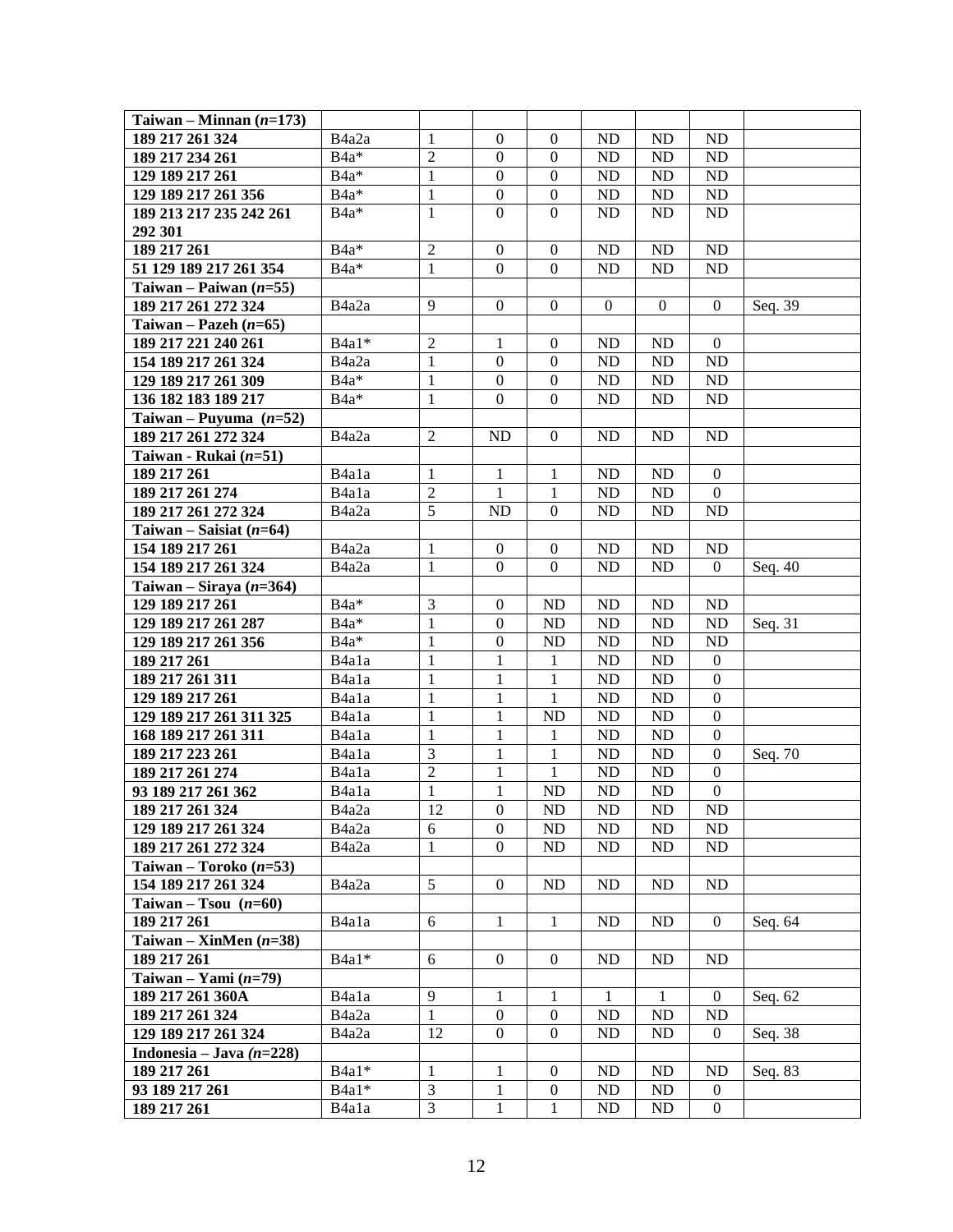| 129 189 217 261              | B <sub>4</sub> a <sub>1</sub> a | $\mathbf{1}$   | $\mathbf{1}$ | 1            | <b>ND</b> | <b>ND</b> | $\Omega$       |         |
|------------------------------|---------------------------------|----------------|--------------|--------------|-----------|-----------|----------------|---------|
| 189 217 223 261              | B <sub>4</sub> a <sub>1</sub> a | 1              | 1            | 1            | <b>ND</b> | ND        | $\Omega$       |         |
| Indonesia (unspecified)      |                                 |                |              |              |           |           |                |         |
| $(n=32)$                     |                                 |                |              |              |           |           |                |         |
| 189 217 261                  | B <sub>4</sub> a <sub>1</sub> a | $\mathbf{1}$   | 1            | 1            | <b>ND</b> | <b>ND</b> | $\Omega$       |         |
| 189 217 261 362              | B <sub>4</sub> a <sub>1</sub> a | $\mathbf{1}$   | $\mathbf{1}$ | $\mathbf{1}$ | ND        | ND        | $\Omega$       |         |
| Indonesia – Kalimantan       |                                 |                |              |              |           |           |                |         |
| $(n=42)$                     |                                 |                |              |              |           |           |                |         |
| 189 217 261                  | B <sub>4</sub> a <sub>1</sub> a | $\overline{2}$ | 1            | $\mathbf{1}$ | ND        | ND        | $\Omega$       |         |
| Indonesia – Sumatra $(n=29)$ |                                 |                |              |              |           |           |                |         |
| 189 217 261                  | B <sub>4</sub> a <sub>1</sub> a | $\overline{2}$ | $\mathbf{1}$ | 1            | <b>ND</b> | ND        | $\Omega$       |         |
| Indonesia – Sulawesi         |                                 |                |              |              |           |           |                |         |
| $(n=31)$                     |                                 |                |              |              |           |           |                |         |
| 168 189 217 261 311          | $B4a1*$                         | $\mathbf{1}$   | $\mathbf{1}$ | $\theta$     | <b>ND</b> | ND        | $\Omega$       |         |
| 189 217 261                  | B <sub>4a1a</sub>               | $\mathbf{1}$   | $\mathbf{1}$ | $\mathbf{1}$ | ND        | <b>ND</b> | $\Omega$       |         |
| Indonesia – Nusa             |                                 |                |              |              |           |           |                |         |
| Tenggara $(n=2)$             |                                 |                |              |              |           |           |                |         |
| 93 217 261                   | B <sub>4</sub> a <sub>1</sub> a | $\mathbf{1}$   | $\mathbf{1}$ | $\mathbf{1}$ | <b>ND</b> | <b>ND</b> | $\Omega$       |         |
| Indonesia – Timor $(n=33)$   |                                 |                |              |              |           |           |                |         |
| 189 217 261                  | B <sub>4</sub> a <sub>1</sub> a | $\mathbf{1}$   | 1            | $\mathbf{1}$ | <b>ND</b> | <b>ND</b> | $\Omega$       |         |
| Thailand $(n=78)$            |                                 |                |              |              |           |           |                |         |
| 189 213 217 261 292          | $B4a*$                          | 1              | $\mathbf{0}$ | $\Omega$     | $\Omega$  | $\Omega$  | $\overline{0}$ |         |
| 93 188 189 214 217 261       | $B4a1*$                         | $\mathbf{1}$   | $\mathbf{1}$ | $\Omega$     | $\Omega$  | $\Omega$  | $\Omega$       | Seq. 48 |
| Vietnam – Hanoi $(n=58)$     |                                 |                |              |              |           |           |                |         |
| 189 217 219 261 286          | $B4a*$                          | 1              | $\Omega$     | $\Omega$     | <b>ND</b> | <b>ND</b> | $\Omega$       |         |
| 189 217 261 274 348          | $B4a1*$                         | $\mathbf{1}$   | $\mathbf{1}$ | $\Omega$     | ND        | ND        | $\overline{0}$ |         |
| 048 189 217 261              | $B4a1*$                         | 1              | $\mathbf{1}$ | $\Omega$     | $\Omega$  | $\Omega$  | $\Omega$       | Seq. 41 |
| 189 217 261                  | $B4a1*$                         | 1              | 1            | $\Omega$     | $\Omega$  | $\Omega$  | $\Omega$       | Seq. 42 |

Typing is scored as "0" meaning that the position carries the same nucleotide as the reference sequence, "1" meaning that the nucleotide at that position differs from the reference sequence and "ND" meaning the sample was not tested at that position. HVS-I sequence types are indicated as variant positions from the reference sequence, less 16,000, with transversions indicated by a suffix. Numbers of complete sequences in the last column refer to the numbering in Table S1 and Figure S1.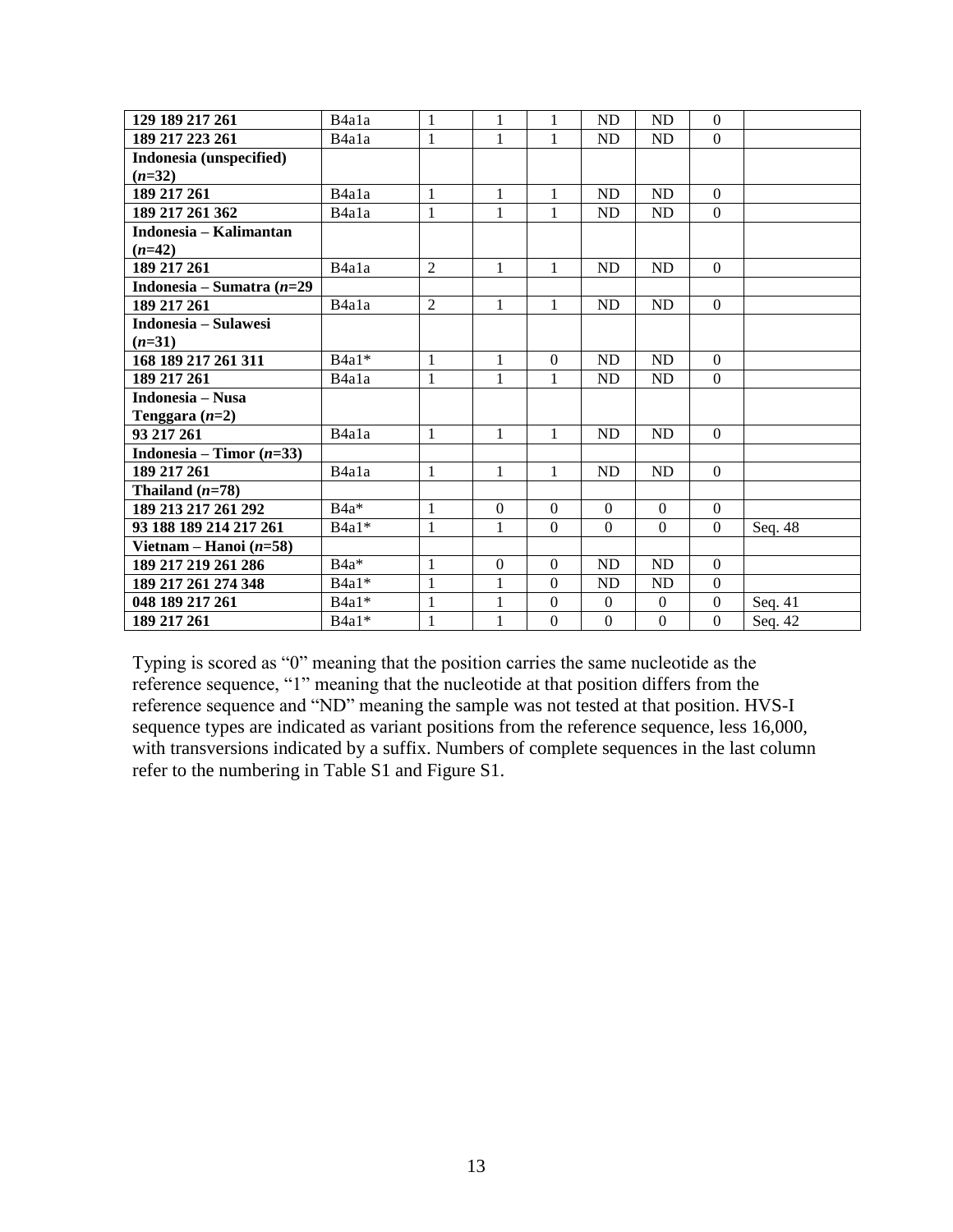**Table S3. Age Estimates with Associated 95% Confidence Limits of B4a1a in ISEA and Taiwan, using ML (Maximum Likelihood) with the Complete Genome Clock, and** *ρ* **with Three Different Molecular Clocks, Two of Them with Independent Sources of Variation (Control-Region and Synonymous Clocks)**

|                           | Overall $(ML1^1)$     | Taiwan $(ML2^1)$     | ISEA $(ML3^1)$        |
|---------------------------|-----------------------|----------------------|-----------------------|
| <b>Maximum likelihood</b> | 8450 (6700; 10,250)   | 8250 (5100;11,450)   | 8250 (6000; 10,550)   |
| Complete genome           | 9700 (5000;14,500)    | 7900 (5500;10,350)   | 8000 (5600;10,400)    |
| clock, $\rho$             |                       |                      |                       |
| Control region, $\rho$    | 10,700 (4850; 16,550) | 9750 (1150; 18,350)  | 10,850 (4000; 17,700) |
| Synonymous, $\rho$        | 12,750 (1000; 24,500) | 10,400 (6800;13,950) | 10,750 (7300;14,200)  |

<sup>1</sup>ML1, ML2 and ML3 refer to the independent ML (maximum likelihood) analyses described above. Analyses exclude the Pacific data, since the high frequency of B4a1a1a (due to founder effects) would bias the results.

|           |  | Table S4. HVS-I Variation of B4a1a in Taiwan and ISEA using $\rho$ , Haplotype Diversity |
|-----------|--|------------------------------------------------------------------------------------------|
| and $\pi$ |  |                                                                                          |

| <b>Region</b>                  | n   | Age estimate (years) Haplotype diversity<br>and 95% $\tilde{CI}^1$ |       | π     |
|--------------------------------|-----|--------------------------------------------------------------------|-------|-------|
| Taiwan <sup>2</sup>            | 82  | 9750 (1150; 18,350)                                                | 0.732 | 1.055 |
| <b>Philippines</b>             | 73  | 9150 (2250; 16,100)                                                | 0.606 | 1.007 |
| <b>Indonesia/East Malaysia</b> | 110 | 11,800 (2800; 20,850)                                              | 0.745 | 1.270 |
| ISEA <sup>3</sup>              | 183 | 10,850 (4000; 17,700)                                              | 0.709 | 1.213 |
| Overall                        | 275 | 10,700 (4850; 16,550)                                              |       |       |

 ${}^{1}$ Confidence intervals

 ${}^{2}$ Excluding the Yami, due to their probable recent ancestry in the Philippines

<sup>3</sup>ISEA (Island Southeast Asia) includes Indonesia/East Malaysia and the Philippines.

**Table S5. Pooled Founder Ages, with Associated 95% Confidence Intervals, using the**  *f1* **Criterion, from Taiwan into ISEA and Vice Versa, using** *ρ* **and a Control-Region Clock (HVS-I), a Synonymous Mutation Clock (SYN) and a Time-Dependent Complete Genome Clock (CS)**

|              | <b>Taiwan to ISEA</b> | <b>ISEA to Taiwan</b> |
|--------------|-----------------------|-----------------------|
| <b>HVS-I</b> | 8170 (2750; 13,600)   | 5700 (0; 11,600)      |
| <b>SYN</b>   | 9750 (2450; 17,100)   | 8650 (2700; 14,650)   |
| <b>CS</b>    | 7150 (3700; 10,650)   | 6300 (3450; 9150)     |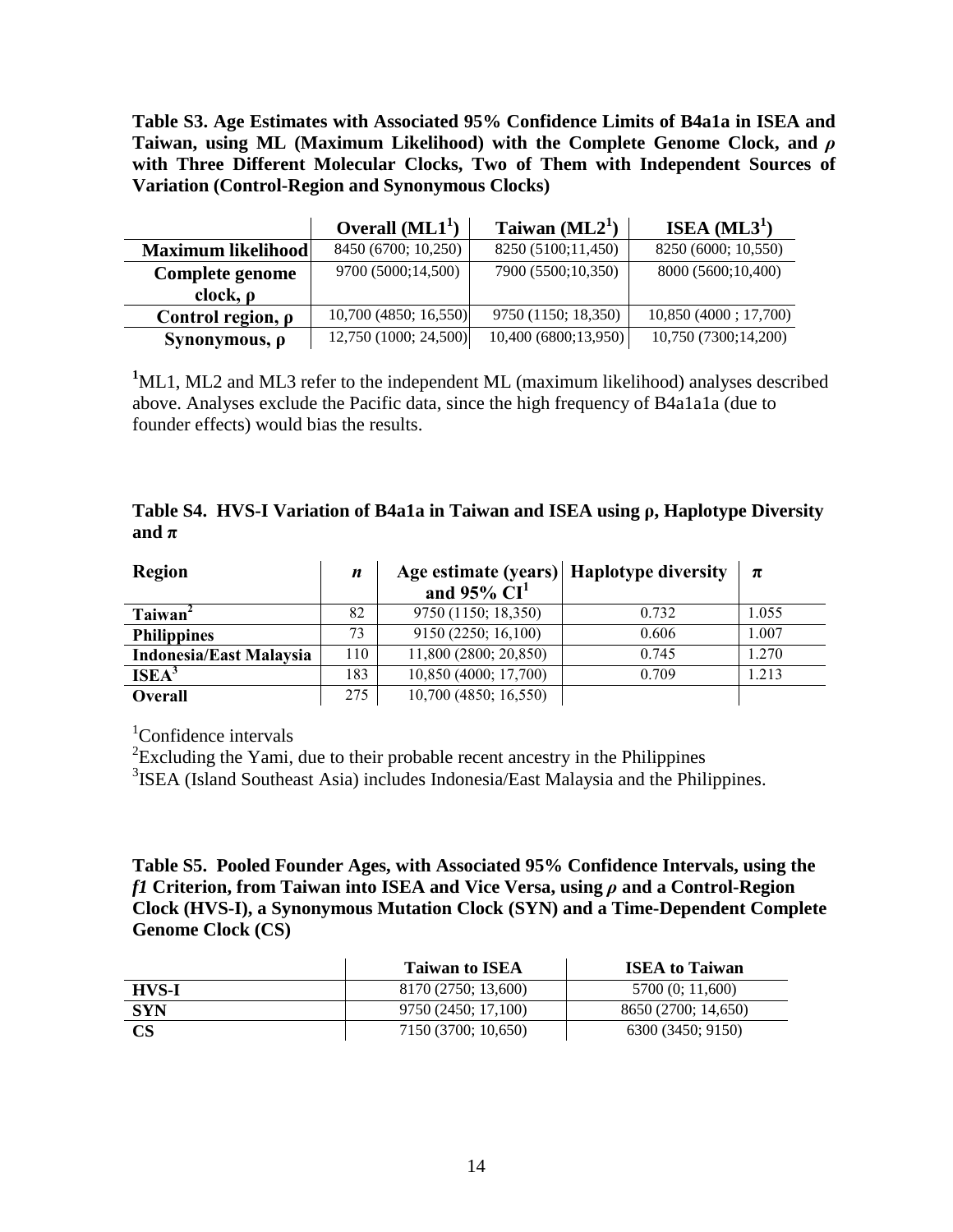**Table S6. Age Estimates and Diversity Measures of Paragroup B4a1a1\* (***i.e.,* **the Clade B4a1a1 but Excluding the Polynesian Motif-Derived Subclade, B4a1a1a) in the Pacific, using the Control-Region Variation between Positions 16051 and 16400**

| <b>Region</b>               | n   | Age estimate<br>(years) | $95\% \; Cl^1$<br>(years) | <b>Haplotype</b><br>diversity | π     |
|-----------------------------|-----|-------------------------|---------------------------|-------------------------------|-------|
| <b>North coast of New</b>   | 24  | 2800                    | (0; 6600)                 | 0.292                         | 0.331 |
| Guinea <sup>2</sup>         |     |                         |                           |                               |       |
| <b>Bismarck Archipelago</b> | 79  | 12,250                  | (0; 25,650)               | 0.732                         | 1.104 |
| <b>Bougainville</b>         | 15  | 6650                    | (500, 12,800)             | 0.604                         | 0.781 |
| <b>Solomon Islands</b>      | 33  | 9600                    | (0; 20,200)               | 0.714                         | 0.981 |
| Polynesia                   | 15  | 4400                    | (0; 11,350)               | 0.420                         | 0.200 |
| <b>Overall</b>              | 166 | 8800                    | (1900; 15,700)            |                               |       |

<sup>1</sup>Confidence interval

<sup>2</sup> Pooled data from Madang, Sepik Province and Karkar Island

**Table S7. Age Estimates (using ρ and the HVS-I Molecular Clock) and Diversity Measures of B4a1a1a in Indonesia and the Pacific, using the Control-Region Variation between Positions 16051 and 16400**

| <b>Region</b>                            | $\boldsymbol{n}$ | Age estimate using $\rho$<br>(years) and 95% $CI1$ | Haplotype<br>diversity | π     |
|------------------------------------------|------------------|----------------------------------------------------|------------------------|-------|
| <b>Indonesia</b>                         | 34               | 3450 (250; 6600)                                   | 0.360                  | 0.405 |
| North coast of New Guinea <sup>2</sup>   | 62               | 5400 (1600; 9200)                                  | 0.393                  | 0.624 |
| <b>Bismarck Archipelago</b>              | 290              | 12,000 (5350; 18,650)                              | 0.781                  | 1.349 |
| <b>Bougainville</b>                      | 89               | 9500 (2550; 16,400)                                | 0.700                  | 1.082 |
| <b>Solomon Islands</b>                   | 130              | 5150 (0; 10,500)                                   | 0.494                  | 0.566 |
| <b>South coast of New Guinea</b>         | 16               | 6650 (500; 12,800)                                 | 0.578                  | 0.781 |
| <b>Vanuatu</b>                           | 37               | 4950 (350; 9550)                                   | 0.260                  | 0.571 |
| Polynesia                                | 114              | 4350 (2050; 6650)                                  | 0.411                  | 0.516 |
| <b>Madagascar</b>                        | 35               | 1900 (0; 4200)                                     | 0.160                  | 0.225 |
| <b>Overall Near Oceania</b> <sup>3</sup> | 587              | 9150 (4750; 13,550)                                |                        |       |
| <b>Overall</b>                           | 807              | 7700 (4300; 11,100)                                |                        |       |

<sup>1</sup>Confidence interval

<sup>2</sup> Pooled data from Madang, Sepik Province and Karkar Island

<sup>3</sup>Pooled data of North Coast of New Guinea, Bismarck Archipelago, Bougainville, Solomon Islands and South Coast of New Guinea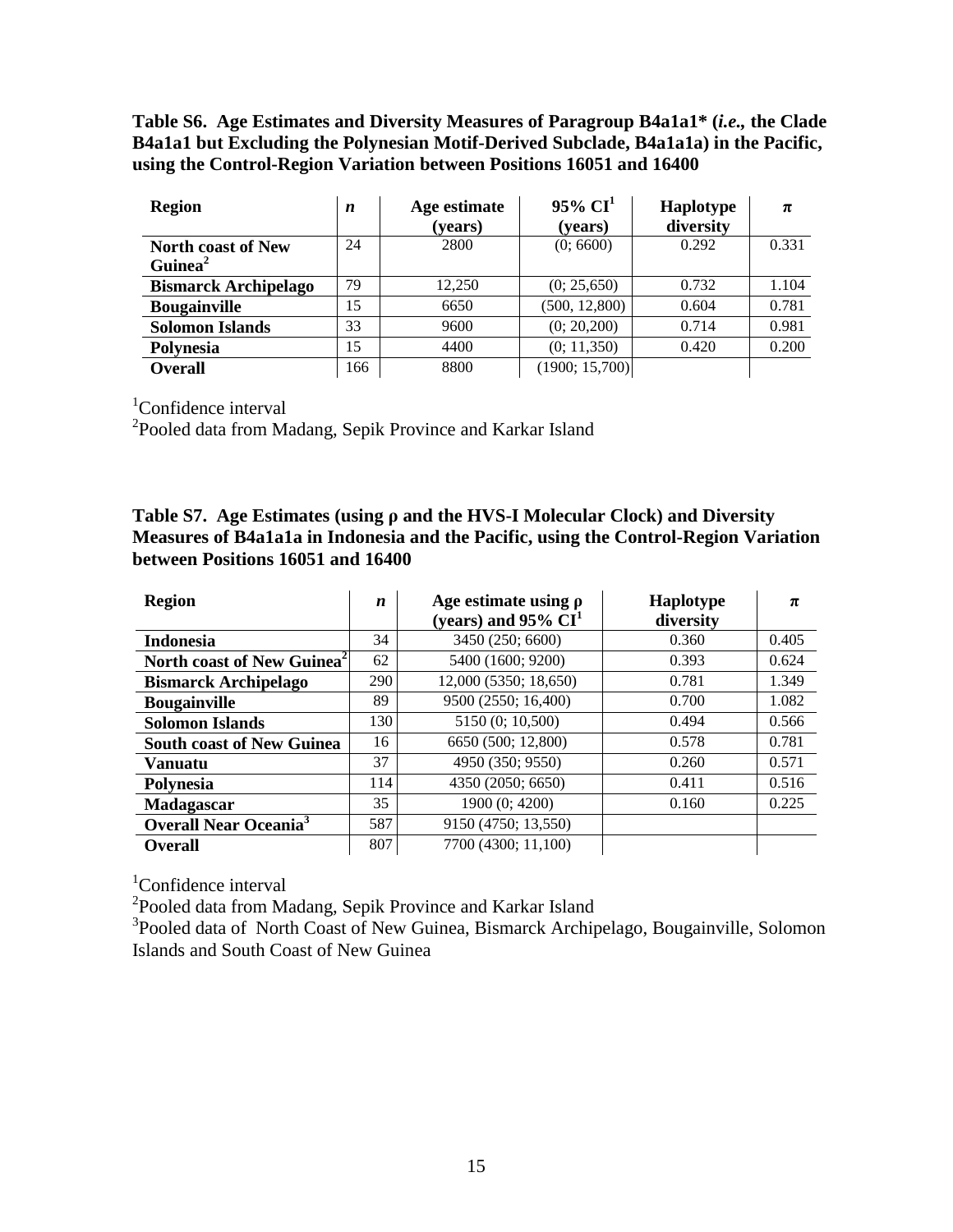**Table S8. Pooled Founder Age of B4a1a1a (the Polynesian Motif-Derived Clade) Founders into Remote Oceania, Calculated Separately for Vanuatu, Western Polynesia (Tonga and Samoa), Eastern Polynesia (the Cook Islands and French Polynesia), and the Overall Dataset, using Three Molecular Clocks and ρ as the Estimator**

| <b>Molecular Clock</b>           | <b>Region</b>     | n   | Point estimate (years) and $95\%$ CI <sup>1</sup> |
|----------------------------------|-------------------|-----|---------------------------------------------------|
| <b>Control region</b><br>Vanuatu |                   | 35  | 3600 (0; 7750)                                    |
|                                  | Western Polynesia |     | 2950 (1000; 4900)                                 |
|                                  | Eastern Polynesia |     | 2450 (200; 4700)                                  |
|                                  | Pooled data       | 149 | 3350 (1650; 5050)                                 |
| Complete sequences               | Vanuatu           | 12  | 3450 (1150; 5800)                                 |
| <b>Synonymous</b>                | Vanuatu           | 12  | 3250(0; 6700)                                     |

<sup>1</sup>Confidence interval

| Table S9. mtDNA Lineages Found in Three or More Regions of the Voyaging Corridor |  |  |  |  |  |
|----------------------------------------------------------------------------------|--|--|--|--|--|
|                                                                                  |  |  |  |  |  |

|            |                                         | Frequency of mtDNA motif $(\% )$ |                     |                    |                                        |                         |                                          |                    |                          |
|------------|-----------------------------------------|----------------------------------|---------------------|--------------------|----------------------------------------|-------------------------|------------------------------------------|--------------------|--------------------------|
| Haplogroup | HVS-I variants (less<br>16,000)         | Taiwan (n=977)                   | Philippines (n=556) | Wallacea $(n=925)$ | North coast of New<br>Guinea $(n=403)$ | Bismarck Sea $(n=1260)$ | South coast of New<br>Guinea ( $n=177$ ) | Solomons $(n=259)$ | Remote Oceania $(n=278)$ |
| B5b        | 111 140 189 234 243 399                 | 0.00                             | 1.44                | 0.00               | 0.25                                   | 0.00                    | 0.56                                     | 0.00               | 0.72                     |
| E1b        | 223 261 362 390                         | 0.00                             | 1.26                | 3.13               | 0.50                                   | 5.56                    | 2.82                                     | 0.00               | 0.36                     |
| M7b1       | 126 129 192 223 297                     | 0.61                             | 0.90                | 0.22               | 0.99                                   | 0.08                    | 0.00                                     | 0.00               | 0.00                     |
| M28        | 86 129 148 223 362 (468)                | 0.00                             | 0.00                | 0.00               | 0.50                                   | 17.86                   | 0.00                                     | 1.16               | 3.96                     |
| <b>P1</b>  | 176 266 357                             | 0.00                             | 0.00                | 0.43               | 1.99                                   | 3.02                    | 5.08                                     | 0.00               | 1.80                     |
| <b>P1</b>  | 176 266 270 357                         | 0.00                             | 0.00                | 0.43               | 0.99                                   | 0.87                    | 4.52                                     | 0.00               | 3.96                     |
| P1         | 176 357                                 | 0.00                             | 0.00                | 0.65               | 0.50                                   | 0.08                    | 6.78                                     | 0.00               | 3.60                     |
| P1         | 176 209 266 357                         | 0.00                             | 0.00                | 0.00               | 0.25                                   | 1.03                    | 0.00                                     | 0.00               | 0.36                     |
| Q1         | 129 144 148 223 241 265C<br>311 343     | 0.00                             | 0.00                | 1.41               | 17.12                                  | 0.87                    | 12.99                                    | 0.77               | 0.00                     |
| Q1         | 129 144 148 222 241 265C<br>311 343     | 0.00                             | 0.00                | 0.76               | $\overline{7.20}$                      | 0.24                    | 3.39                                     | 0.00               | 9.35                     |
| Q1         | 129 144 148 241 265C 311<br>343         | 0.00                             | 0.00                | 1.84               | 6.45                                   | 6.03                    | 5.08                                     | 4.63               | 5.76                     |
| Q1         | 129 144 148 172 223 241<br>265C 311 343 | 0.00                             | 0.00                | 1.95               | 0.25                                   | 0.40                    | 2.26                                     | 0.00               | 0.00                     |
| Q1         | 129 144 148 223 241 261<br>265C 311 343 | 0.00                             | 0.00                | 0.00               | 2.98                                   | 0.24                    | 2.82                                     | 0.00               | 0.00                     |
| Q1         | 129 144 148 223 241 264<br>265C 311 343 | 0.00                             | 0.00                | 0.00               | 0.50                                   | 4.30                    | 0.00                                     | 3.09               | 0.00                     |
| Q2         | 66 129 223 241                          | 0.00                             | 0.00                | 0.76               | 0.50                                   | 7.70                    | 0.00                                     | 2.70               | 0.36                     |